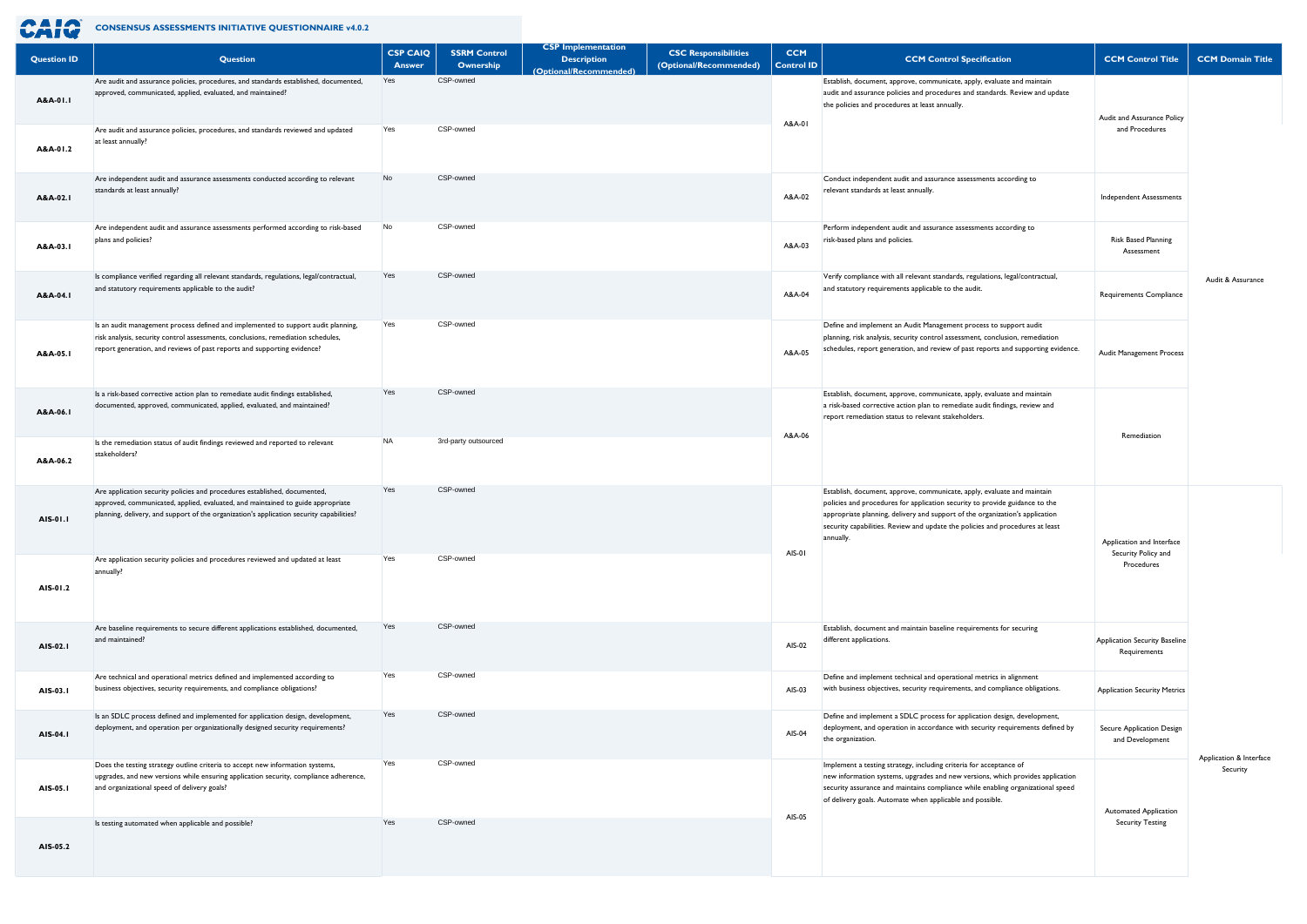| AIS-06.1        | Are strategies and capabilities established and implemented to deploy application<br>code in a secure, standardized, and compliant manner?                                              | Yes | CSP-owned | AIS-06        | Establish and implement strategies and capabilities for secure, standardized,<br>and compliant application deployment. Automate where possible.                                                                                   | <b>Automated Secure</b>                             |                                                 |
|-----------------|-----------------------------------------------------------------------------------------------------------------------------------------------------------------------------------------|-----|-----------|---------------|-----------------------------------------------------------------------------------------------------------------------------------------------------------------------------------------------------------------------------------|-----------------------------------------------------|-------------------------------------------------|
| AIS-06.2        | Is the deployment and integration of application code automated where possible?                                                                                                         | Yes | CSP-owned |               |                                                                                                                                                                                                                                   | <b>Application Deployment</b>                       |                                                 |
| AIS-07.1        | Are application security vulnerabilities remediated following defined processes?                                                                                                        | Yes | CSP-owned | AIS-07        | Define and implement a process to remediate application security<br>vulnerabilities, automating remediation when possible.                                                                                                        | <b>Application Vulnerability</b>                    |                                                 |
| AIS-07.2        | Is the remediation of application security vulnerabilities automated when<br>possible?                                                                                                  | Yes | CSP-owned |               |                                                                                                                                                                                                                                   | Remediation                                         |                                                 |
| <b>BCR-01.1</b> | Are business continuity management and operational resilience policies and<br>procedures established, documented, approved, communicated, applied, evaluated,<br>and maintained?        | Yes | CSP-owned |               | Establish, document, approve, communicate, apply, evaluate and maintain<br>business continuity management and operational resilience policies and procedures.<br>Review and update the policies and procedures at least annually. | <b>Business Continuity</b><br>Management Policy and |                                                 |
| <b>BCR-01.2</b> | Are the policies and procedures reviewed and updated at least annually?                                                                                                                 | Yes | CSP-owned | <b>BCR-01</b> |                                                                                                                                                                                                                                   | Procedures                                          |                                                 |
| <b>BCR-02.1</b> | Are criteria for developing business continuity and operational resiliency<br>strategies and capabilities established based on business disruption and risk<br>impacts?                 | Yes | CSP-owned |               | Determine the impact of business disruptions and risks to establish<br>criteria for developing business continuity and operational resilience strategies<br>BCR-02 and capabilities.                                              | Risk Assessment and Impact<br>Analysis              |                                                 |
| <b>BCR-03.1</b> | Are strategies developed to reduce the impact of, withstand, and recover from<br>business disruptions in accordance with risk appetite?                                                 | Yes | CSP-owned | <b>BCR-03</b> | Establish strategies to reduce the impact of, withstand, and recover<br>from business disruptions within risk appetite.                                                                                                           | <b>Business Continuity Strategy</b>                 |                                                 |
| <b>BCR-04.1</b> | Are operational resilience strategies and capability results incorporated<br>to establish, document, approve, communicate, apply, evaluate, and maintain a<br>business continuity plan? | Yes | CSP-owned | <b>BCR-04</b> | Establish, document, approve, communicate, apply, evaluate and maintain<br>a business continuity plan based on the results of the operational resilience<br>strategies and capabilities.                                          | <b>Business Continuity Planning</b>                 |                                                 |
| <b>BCR-05.1</b> | Is relevant documentation developed, identified, and acquired to support business<br>continuity and operational resilience plans?                                                       | Yes | CSP-owned |               | Develop, identify, and acquire documentation that is relevant to<br>support the business continuity and operational resilience programs. Make the<br>documentation available to authorized stakeholders and review periodically.  |                                                     |                                                 |
| <b>BCR-05.2</b> | Is business continuity and operational resilience documentation available<br>to authorized stakeholders?                                                                                | Yes | CSP-owned | <b>BCR-05</b> |                                                                                                                                                                                                                                   | Documentation                                       |                                                 |
| <b>BCR-05.3</b> | Is business continuity and operational resilience documentation reviewed periodically?                                                                                                  | Yes | CSP-owned |               |                                                                                                                                                                                                                                   |                                                     |                                                 |
| <b>BCR-06.1</b> | Are the business continuity and operational resilience plans exercised and<br>tested at least annually and when significant changes occur?                                              | Yes | CSP-owned | <b>BCR-06</b> | Exercise and test business continuity and operational resilience<br>plans at least annually or upon significant changes.                                                                                                          | <b>Business Continuity</b><br>Exercises             | <b>Business Continuity</b>                      |
| <b>BCR-07.1</b> | Do business continuity and resilience procedures establish communication with<br>stakeholders and participants?                                                                         | Yes | CSP-owned | <b>BCR-07</b> | Establish communication with stakeholders and participants in the<br>course of business continuity and resilience procedures.                                                                                                     | Communication                                       | Management and<br><b>Operational Resilience</b> |
| <b>BCR-08.1</b> | Is cloud data periodically backed up?                                                                                                                                                   | Yes | CSP-owned |               | Periodically backup data stored in the cloud. Ensure the confidentiality,<br>integrity and availability of the backup, and verify data restoration from backup<br>for resiliency.                                                 |                                                     |                                                 |
| <b>BCR-08.2</b> | Is the confidentiality, integrity, and availability of backup data ensured?                                                                                                             | Yes | CSP-owned | <b>BCR-08</b> |                                                                                                                                                                                                                                   | Backup                                              |                                                 |
| <b>BCR-08.3</b> | Can backups be restored appropriately for resiliency?                                                                                                                                   | Yes | CSP-owned |               |                                                                                                                                                                                                                                   |                                                     |                                                 |
| <b>BCR-09.1</b> | Is a disaster response plan established, documented, approved, applied, evaluated,<br>and maintained to ensure recovery from natural and man-made disasters?                            | Yes | CSP-owned | <b>RCR.09</b> | Establish, document, approve, communicate, apply, evaluate and maintain<br>a disaster response plan to recover from natural and man-made disasters. Update<br>the plan at least annually or upon significant changes.             | Disaster Resnanse Plan                              |                                                 |
|                 |                                                                                                                                                                                         |     |           |               |                                                                                                                                                                                                                                   |                                                     |                                                 |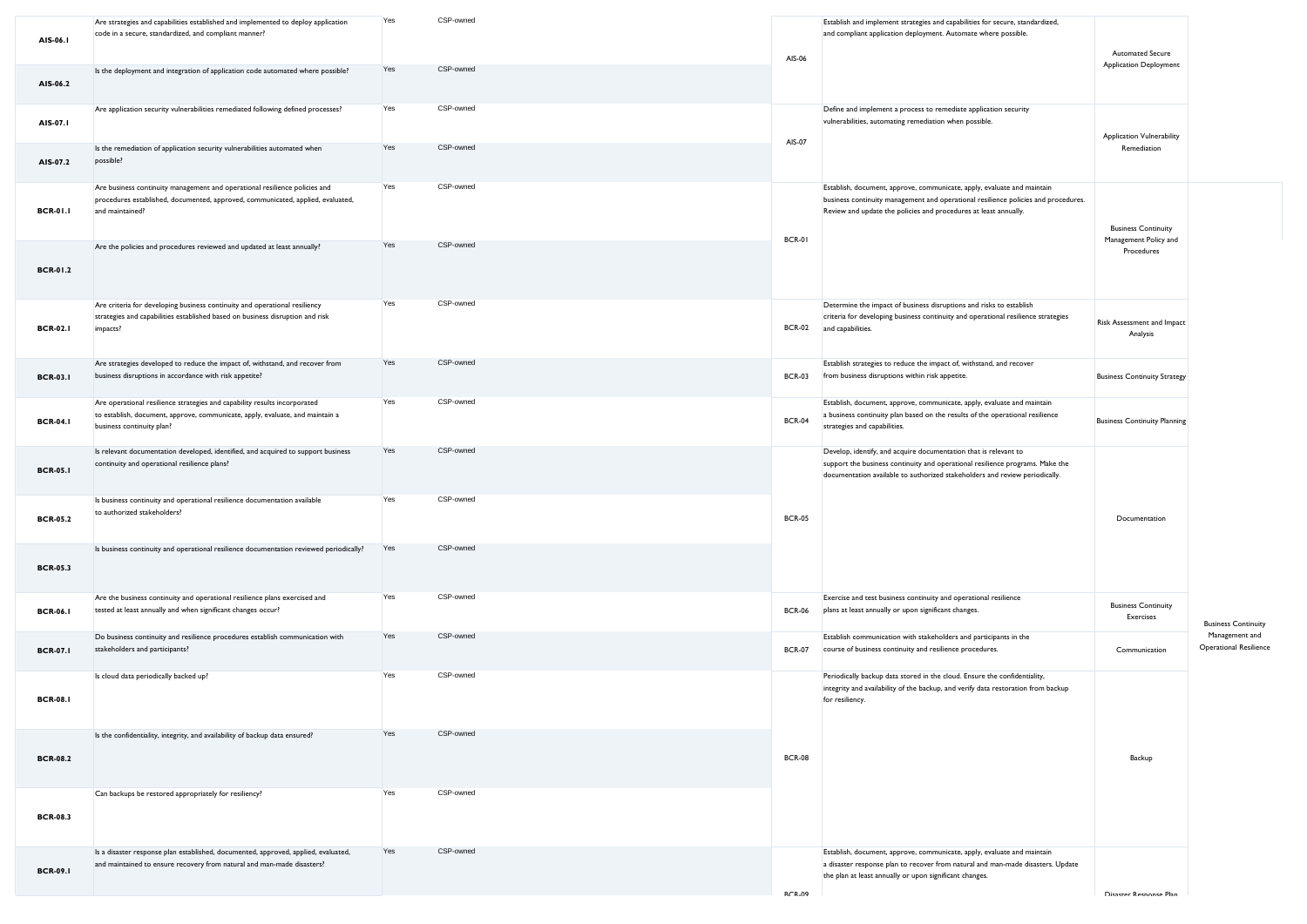| <b>BCR-09.2</b> | Is the disaster response plan updated at least annually, and when significant<br>changes occur?                                                                                                                                                                                                                                | Yes       | CSP-owned                    | <b>UNIVA</b>  |                                                                                                                                                                                                                                                                                                                                                                                                                             | prisaster inesponse i lan                   |                                                       |
|-----------------|--------------------------------------------------------------------------------------------------------------------------------------------------------------------------------------------------------------------------------------------------------------------------------------------------------------------------------|-----------|------------------------------|---------------|-----------------------------------------------------------------------------------------------------------------------------------------------------------------------------------------------------------------------------------------------------------------------------------------------------------------------------------------------------------------------------------------------------------------------------|---------------------------------------------|-------------------------------------------------------|
| <b>BCR-10.1</b> | Is the disaster response plan exercised annually or when significant changes<br>occur?                                                                                                                                                                                                                                         | Yes       | CSP-owned                    |               | Exercise the disaster response plan annually or upon significant<br>changes, including if possible local emergency authorities.                                                                                                                                                                                                                                                                                             |                                             |                                                       |
| <b>BCR-10.2</b> | Are local emergency authorities included, if possible, in the exercise?                                                                                                                                                                                                                                                        | <b>NA</b> | 3rd-party outsourced         | <b>BCR-10</b> |                                                                                                                                                                                                                                                                                                                                                                                                                             | Response Plan Exercise                      |                                                       |
| <b>BCR-11.1</b> | Is business-critical equipment supplemented with redundant equipment independently<br>located at a reasonable minimum distance in accordance with applicable industry<br>standards?                                                                                                                                            | Yes       | 3rd-party outsourced         | BCR-II        | Supplement business-critical equipment with redundant equipment independently<br>located at a reasonable minimum distance in accordance with applicable industry<br>standards.                                                                                                                                                                                                                                              | <b>Equipment Redundancy</b>                 |                                                       |
| <b>CCC-01.1</b> | Are risk management policies and procedures associated with changing organizational<br>assets including applications, systems, infrastructure, configuration, etc., established,<br>documented, approved, communicated, applied, evaluated and maintained (regardless<br>of whether asset management is internal or external)? | Yes       | CSP-owned                    | CCC-01        | Establish, document, approve, communicate, apply, evaluate and maintain<br>policies and procedures for managing the risks associated with applying changes<br>to organization assets, including application, systems, infrastructure, configuration,<br>etc., regardless of whether the assets are managed internally or externally<br>(i.e., outsourced). Review and update the policies and procedures at least annually. | Change Management Policy                    |                                                       |
| CCC-01.2        | Are the policies and procedures reviewed and updated at least annually?                                                                                                                                                                                                                                                        | Yes       | CSP-owned                    |               |                                                                                                                                                                                                                                                                                                                                                                                                                             | and Procedures                              |                                                       |
| <b>CCC-02.1</b> | Is a defined quality change control, approval and testing process (with established<br>baselines, testing, and release standards) followed?                                                                                                                                                                                    | Yes       | CSP-owned                    | CCC-02        | Follow a defined quality change control, approval and testing process<br>with established baselines, testing, and release standards.                                                                                                                                                                                                                                                                                        | <b>Quality Testing</b>                      |                                                       |
| <b>CCC-03.1</b> | Are risks associated with changing organizational assets (including applications,<br>systems, infrastructure, configuration, etc.) managed, regardless of whether asset<br>management occurs internally or externally (i.e., outsourced)?                                                                                      | Yes       | CSP-owned                    | $CCC-03$      | Manage the risks associated with applying changes to organization<br>assets, including application, systems, infrastructure, configuration, etc.,<br>regardless of whether the assets are managed internally or externally (i.e.,<br>outsourced).                                                                                                                                                                           | Change Management<br>Technology             |                                                       |
| <b>CCC-04.1</b> | Is the unauthorized addition, removal, update, and management of organization<br>assets restricted?                                                                                                                                                                                                                            | Yes       | CSP-owned                    | $CCC-04$      | Restrict the unauthorized addition, removal, update, and management<br>of organization assets.                                                                                                                                                                                                                                                                                                                              | Unauthorized Change<br>Protection           | Change Control and<br><b>Configuration Management</b> |
| $CCC-05.1$      | Are provisions to limit changes that directly impact CSC-owned environments<br>and require tenants to authorize requests explicitly included within the service<br>level agreements (SLAs) between CSPs and CSCs?                                                                                                              | Yes       | Shared CSP and 3rd-<br>party | $CCC-05$      | Include provisions limiting changes directly impacting CSCs owned<br>environments/tenants to explicitly authorized requests within service level<br>agreements between CSPs and CSCs.                                                                                                                                                                                                                                       | <b>Change Agreements</b>                    |                                                       |
| <b>CCC-06.1</b> | Are change management baselines established for all relevant authorized changes<br>on organizational assets?                                                                                                                                                                                                                   | Yes       | CSP-owned                    | $CCC-06$      | Establish change management baselines for all relevant authorized<br>changes on organization assets.                                                                                                                                                                                                                                                                                                                        | Change Management<br><b>Baseline</b>        |                                                       |
| <b>CCC-07.1</b> | Are detection measures implemented with proactive notification if changes<br>deviate from established baselines?                                                                                                                                                                                                               | Yes       | CSP-owned                    | $CCC-07$      | Implement detection measures with proactive notification in case<br>of changes deviating from the established baseline.                                                                                                                                                                                                                                                                                                     | Detection of Baseline<br>Deviation          |                                                       |
| $CCC-08.1$      | Is a procedure implemented to manage exceptions, including emergencies, in<br>the change and configuration process?                                                                                                                                                                                                            | Yes       | CSP-owned                    | CCC-08        | 'Implement a procedure for the management of exceptions, including<br>emergencies, in the change and configuration process. Align the procedure with<br>the requirements of GRC-04: Policy Exception Process.'                                                                                                                                                                                                              | <b>Exception Management</b>                 |                                                       |
| CCC-08.2        | 'Is the procedure aligned with the requirements of the GRC-04: Policy Exception<br>Process?'                                                                                                                                                                                                                                   | Yes       | CSP-owned                    |               |                                                                                                                                                                                                                                                                                                                                                                                                                             |                                             |                                                       |
| <b>CCC-09.1</b> | Is a process to proactively roll back changes to a previously known "good<br>state" defined and implemented in case of errors or security concerns?                                                                                                                                                                            | Yes       | CSC-owned                    | CCC-09        | Define and implement a process to proactively roll back changes to<br>a previous known good state in case of errors or security concerns.                                                                                                                                                                                                                                                                                   | Change Restoration                          |                                                       |
| <b>CEK-01.1</b> | Are cryptography, encryption, and key management policies and procedures established, Yes<br>documented, approved, communicated, applied, evaluated, and maintained?                                                                                                                                                           |           | Shared CSP and 3rd-<br>party | CEK UI        | Establish, document, approve, communicate, apply, evaluate and maintain<br>policies and procedures for Cryptography, Encryption and Key Management. Review<br>and update the policies and procedures at least annually.                                                                                                                                                                                                     | Encryption and Key<br>Management Policy and |                                                       |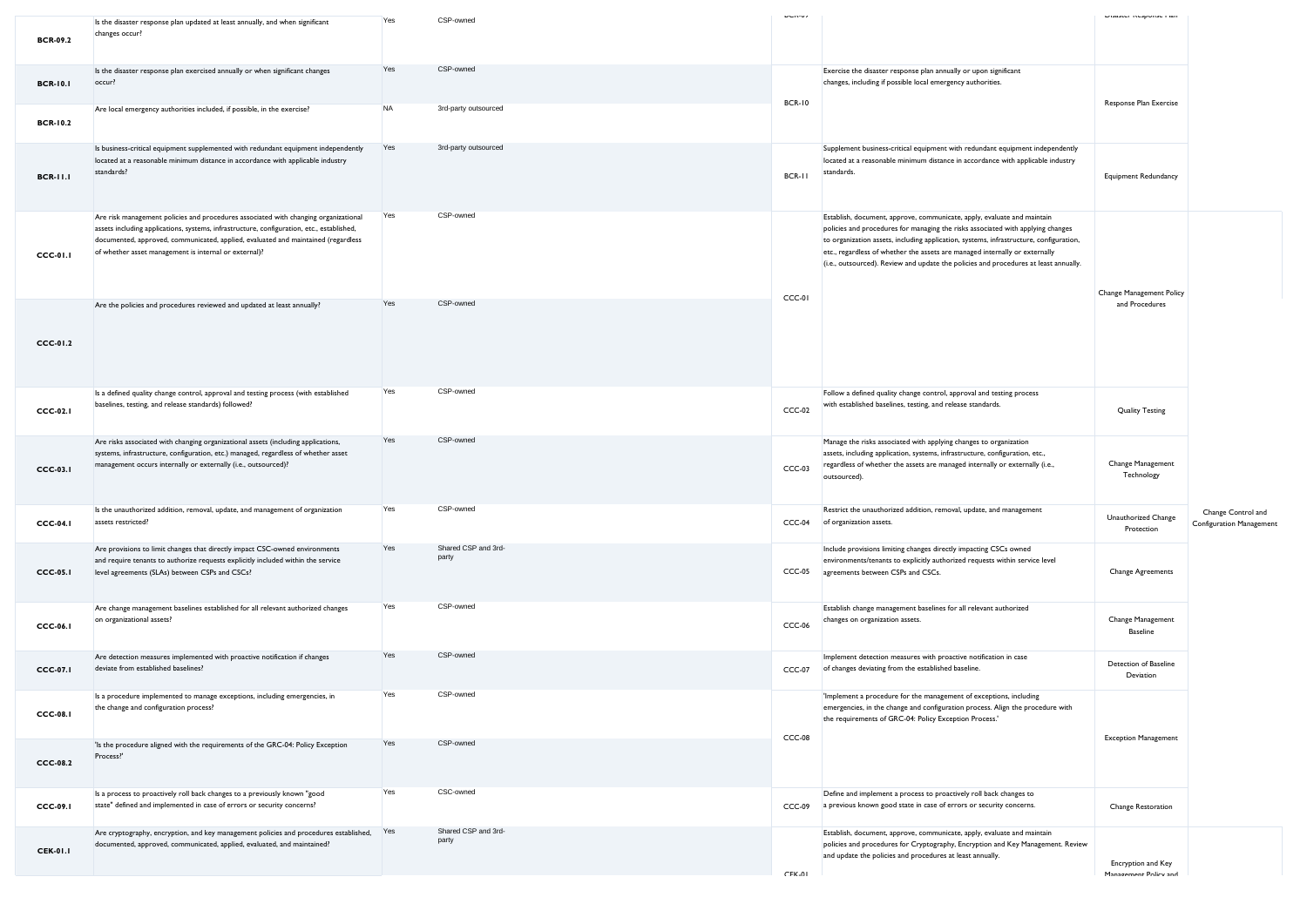| <b>CEK-01.2</b> | Are cryptography, encryption, and key management policies and procedures reviewed<br>and updated at least annually?                                                                                                                                                                                                              | Yes       | Shared CSP and 3rd-<br>party | <b>SERVICE</b> |                                                                                                                                                                                                                                                                                                                               | i ianagumum i vincy anu<br>Procedures                    |                                              |
|-----------------|----------------------------------------------------------------------------------------------------------------------------------------------------------------------------------------------------------------------------------------------------------------------------------------------------------------------------------|-----------|------------------------------|----------------|-------------------------------------------------------------------------------------------------------------------------------------------------------------------------------------------------------------------------------------------------------------------------------------------------------------------------------|----------------------------------------------------------|----------------------------------------------|
| <b>CEK-02.1</b> | Are cryptography, encryption, and key management roles and responsibilities<br>defined and implemented?                                                                                                                                                                                                                          | Yes       | Shared CSP and 3rd-<br>party | <b>CEK-02</b>  | Define and implement cryptographic, encryption and key management<br>roles and responsibilities.                                                                                                                                                                                                                              | CEK Roles and<br>Responsibilities                        |                                              |
| <b>CEK-03.1</b> | Are data at-rest and in-transit cryptographically protected using cryptographic<br>libraries certified to approved standards?                                                                                                                                                                                                    | Yes       | Shared CSP and 3rd-<br>party | <b>CEK-03</b>  | Provide cryptographic protection to data at-rest and in-transit,<br>using cryptographic libraries certified to approved standards.                                                                                                                                                                                            | Data Encryption                                          |                                              |
| <b>CEK-04.1</b> | Are appropriate data protection encryption algorithms used that consider data<br>classification, associated risks, and encryption technology usability?                                                                                                                                                                          | Yes       | Shared CSP and 3rd-<br>party | <b>CEK-04</b>  | Use encryption algorithms that are appropriate for data protection,<br>considering the classification of data, associated risks, and usability of the<br>encryption technology.                                                                                                                                               | <b>Encryption Algorithm</b>                              |                                              |
| <b>CEK-05.1</b> | Are standard change management procedures established to review, approve,<br>implement and communicate cryptography, encryption, and key management technology<br>changes that accommodate internal and external sources?                                                                                                        | Yes       | Shared CSP and 3rd-<br>party | <b>CEK-05</b>  | Establish a standard change management procedure, to accommodate<br>changes from internal and external sources, for review, approval, implementation<br>and communication of cryptographic, encryption and key management technology<br>changes.                                                                              | <b>Encryption Change</b><br>Management                   |                                              |
| <b>CEK-06.1</b> | Are changes to cryptography-, encryption- and key management-related systems,<br>policies, and procedures, managed and adopted in a manner that fully accounts<br>for downstream effects of proposed changes, including residual risk, cost, and<br>benefits analysis?                                                           | Yes       | Shared CSP and 3rd-<br>party | <b>CEK-06</b>  | Manage and adopt changes to cryptography-, encryption-, and key management-<br>related<br>systems (including policies and procedures) that fully account for downstream<br>effects of proposed changes, including residual risk, cost, and benefits analysis.                                                                 | <b>Encryption Change Cost</b><br><b>Benefit Analysis</b> |                                              |
| <b>CEK-07.1</b> | Is a cryptography, encryption, and key management risk program established<br>and maintained that includes risk assessment, risk treatment, risk context, monitoring,<br>and feedback provisions?                                                                                                                                | Yes       | Shared CSP and 3rd-<br>party | <b>CEK-07</b>  | Establish and maintain an encryption and key management risk program<br>that includes provisions for risk assessment, risk treatment, risk context,<br>monitoring, and feedback.                                                                                                                                              | <b>Encryption Risk</b><br>Management                     |                                              |
| <b>CEK-08.1</b> | Are CSPs providing CSCs with the capacity to manage their own data encryption<br>keys?                                                                                                                                                                                                                                           | <b>NA</b> | 3rd-party outsourced         | <b>CEK-08</b>  | CSPs must provide the capability for CSCs to manage their own data<br>encryption keys.                                                                                                                                                                                                                                        | CSC Key Management<br>Capability                         |                                              |
| <b>CEK-09.1</b> | Are encryption and key management systems, policies, and processes audited<br>with a frequency proportional to the system's risk exposure, and after any security<br>event?                                                                                                                                                      | Yes       | Shared CSP and 3rd-<br>party | <b>CEK-09</b>  | Audit encryption and key management systems, policies, and processes<br>with a frequency that is proportional to the risk exposure of the system with<br>audit occurring preferably continuously but at least annually and after any<br>security event(s).                                                                    | Encryption and Key                                       |                                              |
| <b>CEK-09.2</b> | Are encryption and key management systems, policies, and processes audited<br>(preferably continuously but at least annually)?                                                                                                                                                                                                   | Yes       | Shared CSP and 3rd-<br>party |                |                                                                                                                                                                                                                                                                                                                               | Management Audit                                         |                                              |
| <b>CEK-10.1</b> | Are cryptographic keys generated using industry-accepted and approved cryptographic<br>libraries that specify algorithm strength and random number generator specifications?                                                                                                                                                     | Yes       | Shared CSP and 3rd-<br>party | <b>CEK-10</b>  | Generate Cryptographic keys using industry accepted cryptographic<br>libraries specifying the algorithm strength and the random number generator<br>used.                                                                                                                                                                     | Key Generation                                           |                                              |
| <b>CEK-11.1</b> | Are private keys provisioned for a unique purpose managed, and is cryptography<br>secret?                                                                                                                                                                                                                                        | Yes       | Shared CSP and 3rd-<br>party | CEK-II         | Manage cryptographic secret and private keys that are provisioned<br>for a unique purpose.                                                                                                                                                                                                                                    | Key Purpose                                              |                                              |
| <b>CEK-12.1</b> | Are cryptographic keys rotated based on a cryptoperiod calculated while considering<br>information disclosure risks and legal and regulatory requirements?                                                                                                                                                                       | Yes       | Shared CSP and 3rd-<br>party | CEK-12         | Rotate cryptographic keys in accordance with the calculated cryptoperiod,<br>which includes provisions for considering the risk of information disclosure<br>and legal and regulatory requirements.                                                                                                                           | Key Rotation                                             | Cryptography, Encryption &<br>Key Management |
| <b>CEK-13.1</b> | Are cryptographic keys revoked and removed before the end of the established<br>cryptoperiod (when a key is compromised, or an entity is no longer part of the<br>organization) per defined, implemented, and evaluated processes, procedures, and<br>technical measures to include legal and regulatory requirement provisions? | Yes       | Shared CSP and 3rd-<br>party | <b>CEK-13</b>  | Define, implement and evaluate processes, procedures and technical<br>measures to revoke and remove cryptographic keys prior to the end of its established<br>cryptoperiod, when a key is compromised, or an entity is no longer part of the<br>organization, which include provisions for legal and regulatory requirements. | Key Revocation                                           |                                              |
| <b>CEK-14.1</b> | Are processes, procedures and technical measures to destroy unneeded keys<br>defined, implemented and evaluated to address key destruction outside secure<br>environments.<br>revocation of keys stored in hardware security modules (HSMs), and include applicable<br>legal and regulatory requirement provisions?              | Yes       | 3rd-party outsourced         | CEK-14         | Define, implement and evaluate processes, procedures and technical<br>measures to destroy keys stored outside a secure environment and revoke keys<br>stored in Hardware Security Modules (HSMs) when they are no longer needed, which<br>include provisions for legal and regulatory requirements.                           | Key Destruction                                          |                                              |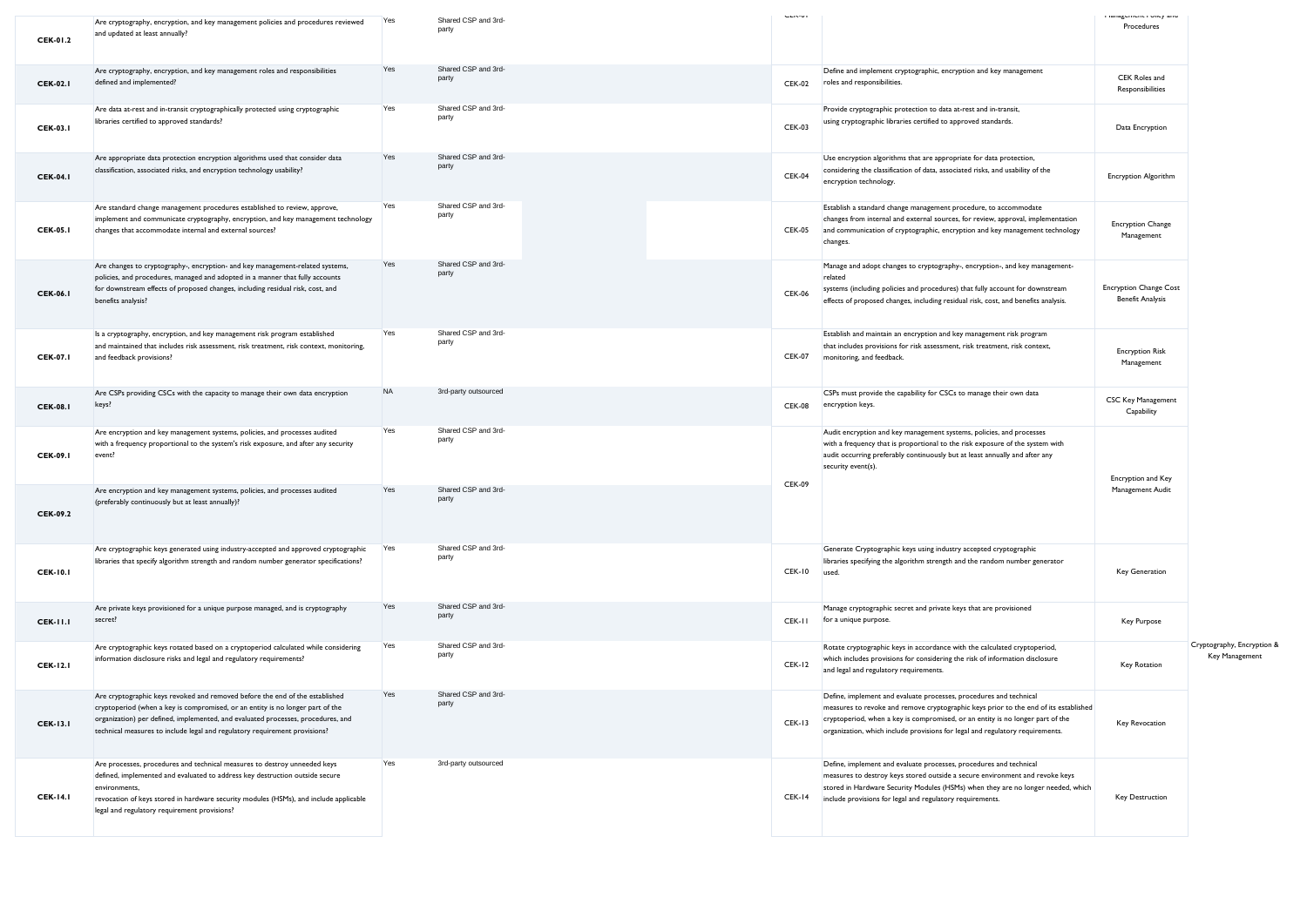| <b>CEK-15.1</b> | Are processes, procedures, and technical measures to create keys in a pre-activated<br>state (i.e., when they have been generated but not authorized for use) being defined,<br>implemented, and evaluated to include legal and regulatory requirement provisions?                                                  | Yes | Shared CSP and 3rd-<br>party | <b>CEK-15</b> | Define, implement and evaluate processes, procedures and technical<br>measures to create keys in a pre-activated state when they have been generated<br>but not authorized for use, which include provisions for legal and regulatory<br>requirements.                                                                                                                                                 | Key Activation                                              |  |
|-----------------|---------------------------------------------------------------------------------------------------------------------------------------------------------------------------------------------------------------------------------------------------------------------------------------------------------------------|-----|------------------------------|---------------|--------------------------------------------------------------------------------------------------------------------------------------------------------------------------------------------------------------------------------------------------------------------------------------------------------------------------------------------------------------------------------------------------------|-------------------------------------------------------------|--|
| <b>CEK-16.1</b> | Are processes, procedures, and technical measures to monitor, review and approve<br>key transitions (e.g., from any state to/from suspension) being defined, implemented,<br>and evaluated to include legal and regulatory requirement provisions?                                                                  | Yes | Shared CSP and 3rd-<br>party | CEK-16        | Define, implement and evaluate processes, procedures and technical<br>measures to monitor, review and approve key transitions from any state to/from<br>suspension, which include provisions for legal and regulatory requirements.                                                                                                                                                                    | <b>Key Suspension</b>                                       |  |
| <b>CEK-17.1</b> | Are processes, procedures, and technical measures to deactivate keys (at the<br>time of their expiration date) being defined, implemented, and evaluated to include<br>legal and regulatory requirement provisions?                                                                                                 | Yes | Shared CSP and 3rd-<br>party | CEK-17        | Define, implement and evaluate processes, procedures and technical<br>measures to deactivate keys at the time of their expiration date, which include<br>provisions for legal and regulatory requirements.                                                                                                                                                                                             | Key Deactivation                                            |  |
| <b>CEK-18.1</b> | Are processes, procedures, and technical measures to manage archived keys<br>in a secure repository (requiring least privilege access) being defined, implemented,<br>and evaluated to include legal and regulatory requirement provisions?                                                                         | Yes | Shared CSP and 3rd-<br>party | CEK-18        | Define, implement and evaluate processes, procedures and technical<br>measures to manage archived keys in a secure repository requiring least privilege<br>access, which include provisions for legal and regulatory requirements.                                                                                                                                                                     | Key Archival                                                |  |
| <b>CEK-19.1</b> | Are processes, procedures, and technical measures to encrypt information in<br>specific scenarios (e.g., only in controlled circumstances and thereafter only<br>for data decryption and never for encryption) being defined, implemented, and<br>evaluated to include legal and regulatory requirement provisions? | Yes | Shared CSP and 3rd-<br>party | CEK-19        | Define, implement and evaluate processes, procedures and technical<br>measures to use compromised keys to encrypt information only in controlled<br>circumstance,<br>and thereafter exclusively for decrypting data and never for encrypting data,<br>which include provisions for legal and regulatory requirements.                                                                                  | Key Compromise                                              |  |
| <b>CEK-20.1</b> | Are processes, procedures, and technical measures to assess operational continuity<br>risks (versus the risk of losing control of keying material and exposing protected<br>data) being defined, implemented, and evaluated to include legal and regulatory<br>requirement provisions?                              | Yes | Shared CSP and 3rd-<br>party | <b>CEK-20</b> | Define, implement and evaluate processes, procedures and technical<br>measures to assess the risk to operational continuity versus the risk of the<br>keying material and the information it protects being exposed if control of<br>the keying material is lost, which include provisions for legal and regulatory<br>requirements.                                                                   | <b>Key Recovery</b>                                         |  |
| <b>CEK-21.1</b> | Are key management system processes, procedures, and technical measures being<br>defined, implemented, and evaluated to track and report all cryptographic materials<br>and status changes that include legal and regulatory requirements provisions?                                                               | Yes | Shared CSP and 3rd-<br>party | CEK-21        | Define, implement and evaluate processes, procedures and technical<br>measures in order for the key management system to track and report all<br>cryptographic<br>materials and changes in status, which include provisions for legal and regulatory<br>requirements.                                                                                                                                  | Key Inventory Management                                    |  |
| <b>DCS-01.1</b> | Are policies and procedures for the secure disposal of equipment used outside<br>the organization's premises established, documented, approved, communicated, enforced,<br>and maintained?                                                                                                                          | Yes | Shared CSP and 3rd-<br>party |               | Establish, document, approve, communicate, apply, evaluate and maintain<br>policies and procedures for the secure disposal of equipment used outside the<br>organization's premises. If the equipment is not physically destroyed a data<br>destruction procedure that renders recovery of information impossible must be<br>applied. Review and update the policies and procedures at least annually. |                                                             |  |
| <b>DCS-01.2</b> | Is a data destruction procedure applied that renders information recovery<br>information impossible if equipment is not physically destroyed?                                                                                                                                                                       | Yes | 3rd-party outsourced         | DCS-01        |                                                                                                                                                                                                                                                                                                                                                                                                        | Off-Site Equipment Disposal<br>Policy and Procedures        |  |
| <b>DCS-01.3</b> | Are policies and procedures for the secure disposal of equipment used outside<br>the organization's premises reviewed and updated at least annually?                                                                                                                                                                | Yes | 3rd-party outsourced         |               |                                                                                                                                                                                                                                                                                                                                                                                                        |                                                             |  |
| <b>DCS-02.1</b> | Are policies and procedures for the relocation or transfer of hardware, software,<br>or data/information to an offsite or alternate location established, documented,<br>approved, communicated, implemented, enforced, maintained?                                                                                 | Yes | Shared CSP and 3rd-<br>party |               | Establish, document, approve, communicate, apply, evaluate and maintain<br>policies and procedures for the relocation or transfer of hardware, software,<br>or data/information to an offsite or alternate location. The relocation or transfer<br>request requires the written or cryptographically verifiable authorization.<br>Review and update the policies and procedures at least annually.     |                                                             |  |
| <b>DCS-02.2</b> | Does a relocation or transfer request require written or cryptographically<br>verifiable authorization?                                                                                                                                                                                                             | Yes | 3rd-party outsourced         | <b>DCS-02</b> |                                                                                                                                                                                                                                                                                                                                                                                                        | Off-Site Transfer<br>Authorization Policy and<br>Procedures |  |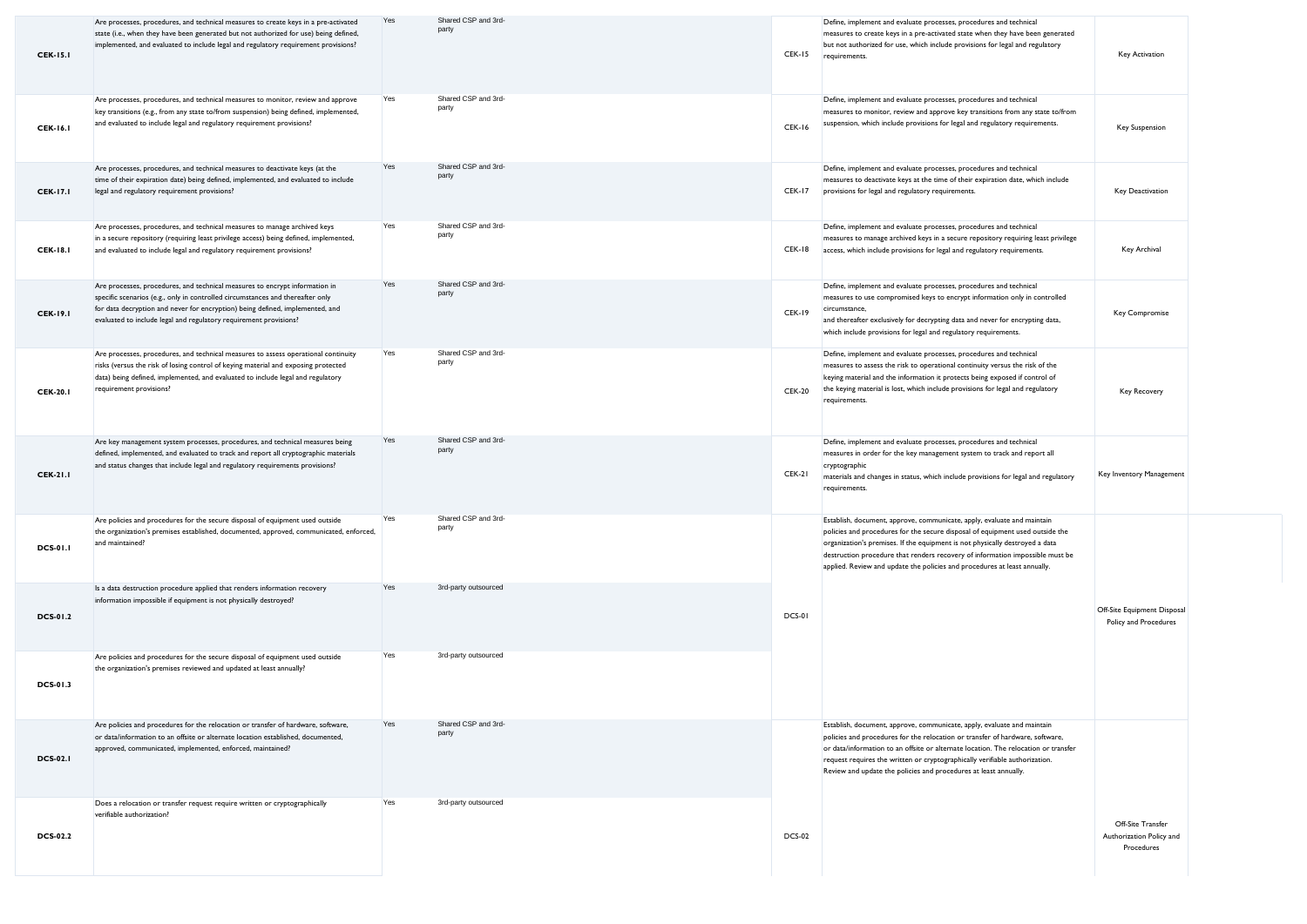| <b>DCS-02.3</b> | Are policies and procedures for the relocation or transfer of hardware, software,<br>or data/information to an offsite or alternate location reviewed and updated at<br>least annually?                                                                        | Yes | 3rd-party outsourced |               |                                                                                                                                                                                                                                                                               |                                                        |                     |
|-----------------|----------------------------------------------------------------------------------------------------------------------------------------------------------------------------------------------------------------------------------------------------------------|-----|----------------------|---------------|-------------------------------------------------------------------------------------------------------------------------------------------------------------------------------------------------------------------------------------------------------------------------------|--------------------------------------------------------|---------------------|
| <b>DCS-03.1</b> | Are policies and procedures for maintaining a safe and secure working environment<br>(in offices, rooms, and facilities) established, documented, approved, communicated,<br>enforced, and maintained?                                                         | Yes | 3rd-party outsourced | <b>DCS-03</b> | Establish, document, approve, communicate, apply, evaluate and maintain<br>policies and procedures for maintaining a safe and secure working environment<br>in offices, rooms, and facilities. Review and update the policies and procedures<br>at least annually.            | Secure Area Policy and                                 |                     |
| <b>DCS-03.2</b> | Are policies and procedures for maintaining safe, secure working environments<br>(e.g., offices, rooms) reviewed and updated at least annually?                                                                                                                | Yes | 3rd-party outsourced |               |                                                                                                                                                                                                                                                                               | Procedures                                             |                     |
| <b>DCS-04.1</b> | Are policies and procedures for the secure transportation of physical media<br>established, documented, approved, communicated, enforced, evaluated, and maintained?                                                                                           | Yes | 3rd-party outsourced |               | Establish, document, approve, communicate, apply, evaluate and maintain<br>policies and procedures for the secure transportation of physical media. Review<br>and update the policies and procedures at least annually.                                                       | Secure Media                                           |                     |
| <b>DCS-04.2</b> | Are policies and procedures for the secure transportation of physical media<br>reviewed and updated at least annually?                                                                                                                                         | Yes | 3rd-party outsourced | <b>DCS-04</b> |                                                                                                                                                                                                                                                                               | Transportation Policy and<br>Procedures                | Datacenter Security |
| <b>DCS-05.1</b> | Is the classification and documentation of physical and logical assets based<br>on the organizational business risk?                                                                                                                                           | Yes | 3rd-party outsourced | <b>DCS-05</b> | Classify and document the physical, and logical assets (e.g., applications)<br>based on the organizational business risk.                                                                                                                                                     | Assets Classification                                  |                     |
| <b>DCS-06.1</b> | Are all relevant physical and logical assets at all CSP sites cataloged and<br>tracked within a secured system?                                                                                                                                                | Yes | 3rd-party outsourced | <b>DCS-06</b> | Catalogue and track all relevant physical and logical assets located<br>at all of the CSP's sites within a secured system.                                                                                                                                                    | Assets Cataloguing and<br>Tracking                     |                     |
| <b>DCS-07.1</b> | Are physical security perimeters implemented to safeguard personnel, data,<br>and information systems?                                                                                                                                                         | Yes | 3rd-party outsourced |               | Implement physical security perimeters to safeguard personnel, data,<br>and information systems. Establish physical security perimeters between the<br>administrative and business areas and the data storage and processing facilities<br>areas.                             |                                                        |                     |
| <b>DCS-07.2</b> | Are physical security perimeters established between administrative and business<br>areas, data storage, and processing facilities?                                                                                                                            | Yes | 3rd-party outsourced | <b>DCS-07</b> |                                                                                                                                                                                                                                                                               | <b>Controlled Access Points</b>                        |                     |
| <b>DCS-08.1</b> | Is equipment identification used as a method for connection authentication?                                                                                                                                                                                    | Yes | 3rd-party outsourced | <b>DCS-08</b> | Use equipment identification as a method for connection authentication.                                                                                                                                                                                                       | Equipment Identification                               |                     |
| <b>DCS-09.1</b> | Are solely authorized personnel able to access secure areas, with all ingress<br>and egress areas restricted, documented, and monitored by physical access control<br>mechanisms?                                                                              | Yes | 3rd-party outsourced |               | Allow only authorized personnel access to secure areas, with all<br>ingress and egress points restricted, documented, and monitored by physical<br>access control mechanisms. Retain access control records on a periodic basis<br>as deemed appropriate by the organization. |                                                        |                     |
| <b>DCS-09.2</b> | Are access control records retained periodically, as deemed appropriate by<br>the organization?                                                                                                                                                                | Yes | 3rd-party outsourced | <b>DCS-09</b> |                                                                                                                                                                                                                                                                               | Secure Area Authorization                              |                     |
| <b>DCS-10.1</b> | Are external perimeter datacenter surveillance systems and surveillance systems<br>at all ingress and egress points implemented, maintained, and operated?                                                                                                     | Yes | 3rd-party outsourced | <b>DCS-10</b> | Implement, maintain, and operate datacenter surveillance systems<br>at the external perimeter and at all the ingress and egress points to detect<br>unauthorized ingress and egress attempts.                                                                                 | Surveillance System                                    |                     |
| <b>DCS-11.1</b> | Are datacenter personnel trained to respond to unauthorized access or egress<br>attempts?                                                                                                                                                                      | Yes | 3rd-party outsourced | DCS-II        | Train datacenter personnel to respond to unauthorized ingress or<br>egress attempts.                                                                                                                                                                                          | <b>Unauthorized Access</b><br><b>Response Training</b> |                     |
| <b>DCS-12.1</b> | Are processes, procedures, and technical measures defined, implemented, and<br>evaluated to ensure risk-based protection of power and telecommunication cables<br>from interception, interference, or damage threats at all facilities, offices,<br>and rooms? | Yes | 3rd-party outsourced | $DCS-12$      | Define, implement and evaluate processes, procedures and technical<br>measures that ensure a risk-based protection of power and telecommunication<br>cables from a threat of interception, interference or damage at all facilities,<br>offices and rooms.                    | Cabling Security                                       |                     |
| <b>DCS-13.1</b> | Are data center environmental control systems designed to monitor, maintain,<br>and test that on-site temperature and humidity conditions fall within accepted<br>industry standards effectively implemented and maintained?                                   | Yes | 3rd-party outsourced | $DCS-13$      | Implement and maintain data center environmental control systems<br>that monitor, maintain and test for continual effectiveness the temperature<br>and humidity conditions within accepted industry standards.                                                                | <b>Environmental Systems</b>                           |                     |
| <b>DCS-14.1</b> | Are utility services secured, monitored, maintained, and tested at planned<br>intervals for continual effectiveness?                                                                                                                                           | Yes | 3rd-party outsourced | $DCS-I4$      | Secure, monitor, maintain, and test utilities services for continual<br>effectiveness at planned intervals.                                                                                                                                                                   | <b>Secure Utilities</b>                                |                     |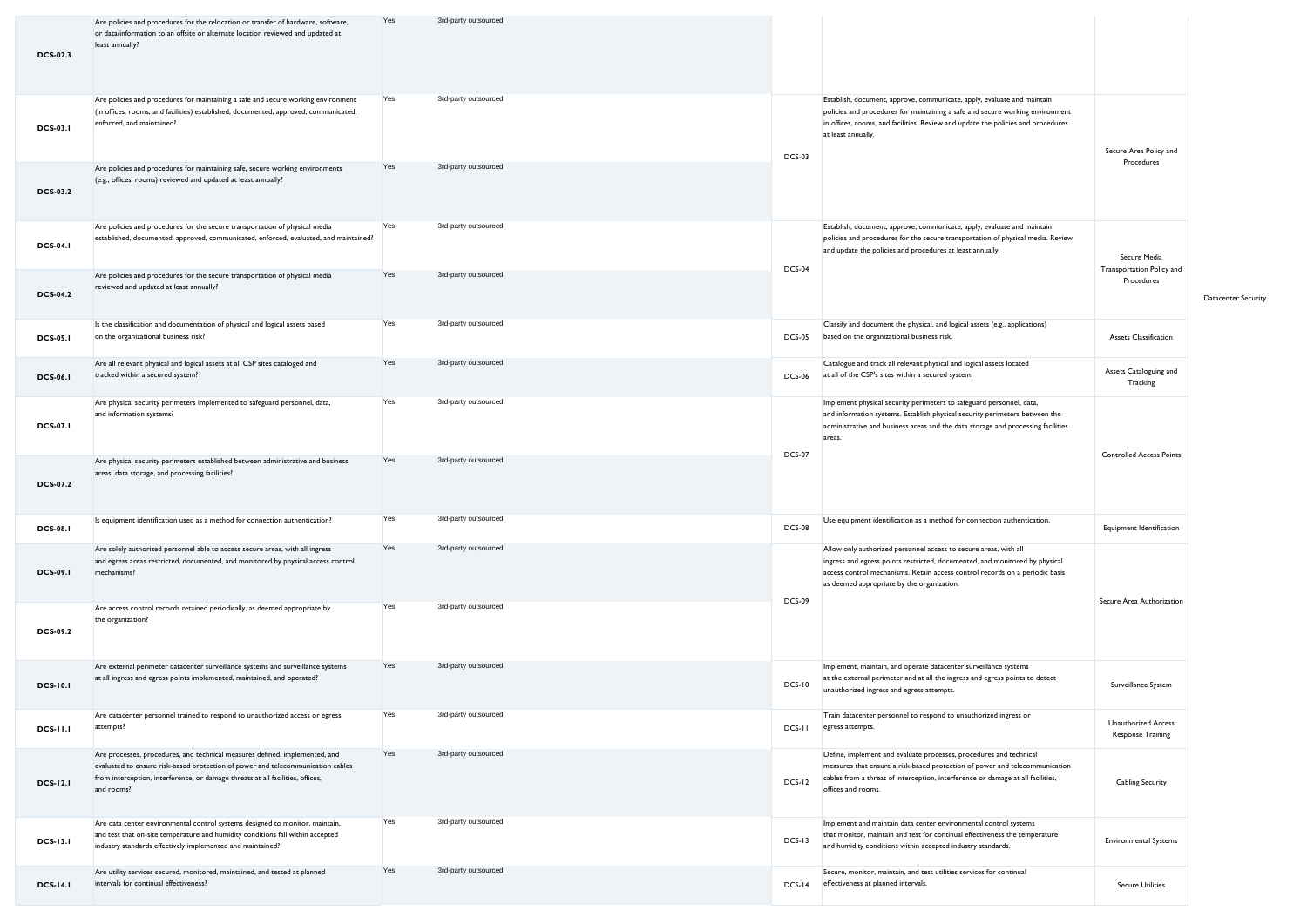| <b>DCS-15.1</b> | Is business-critical equipment segregated from locations subject to a high<br>probability of environmental risk events?                                                                                                                                                                  | Yes       | 3rd-party outsourced         | DCS-15        | Keep business-critical equipment away from locations subject to high<br>probability for environmental risk events.                                                                                                                                                                                                                              | <b>Equipment Location</b>                                        |                           |
|-----------------|------------------------------------------------------------------------------------------------------------------------------------------------------------------------------------------------------------------------------------------------------------------------------------------|-----------|------------------------------|---------------|-------------------------------------------------------------------------------------------------------------------------------------------------------------------------------------------------------------------------------------------------------------------------------------------------------------------------------------------------|------------------------------------------------------------------|---------------------------|
| <b>DSP-01.1</b> | Are policies and procedures established, documented, approved, communicated,<br>enforced, evaluated, and maintained for the classification, protection, and handling<br>of data throughout its lifecycle according to all applicable laws and regulations,<br>standards, and risk level? | Yes       | Shared CSP and CSC           | DSP-01        | Establish, document, approve, communicate, apply, evaluate and maintain<br>policies and procedures for the classification, protection and handling of data<br>throughout its lifecycle, and according to all applicable laws and regulations,<br>standards, and risk level. Review and update the policies and procedures at<br>least annually. | Security and Privacy Policy                                      |                           |
| DSP-01.2        | Are data security and privacy policies and procedures reviewed and updated<br>at least annually?                                                                                                                                                                                         | Yes       | Shared CSP and CSC           |               |                                                                                                                                                                                                                                                                                                                                                 | and Procedures                                                   |                           |
| <b>DSP-02.1</b> | Are industry-accepted methods applied for secure data disposal from storage<br>media so information is not recoverable by any forensic means?                                                                                                                                            | Yes       | Shared CSP and 3rd-<br>party | <b>DSP-02</b> | Apply industry accepted methods for the secure disposal of data from<br>storage media such that data is not recoverable by any forensic means.                                                                                                                                                                                                  | Secure Disposal                                                  |                           |
| DSP-03.1        | Is a data inventory created and maintained for sensitive and personal information<br>(at a minimum)?                                                                                                                                                                                     | <b>NA</b> | 3rd-party outsourced         | <b>DSP-03</b> | Create and maintain a data inventory, at least for any sensitive<br>data and personal data.                                                                                                                                                                                                                                                     | Data Inventory                                                   |                           |
| <b>DSP-04.1</b> | Is data classified according to type and sensitivity levels?                                                                                                                                                                                                                             | <b>NA</b> | 3rd-party outsourced         | <b>DSP-04</b> | Classify data according to its type and sensitivity level.                                                                                                                                                                                                                                                                                      | Data Classification                                              |                           |
| <b>DSP-05.1</b> | Is data flow documentation created to identify what data is processed and<br>where it is stored and transmitted?                                                                                                                                                                         | <b>NA</b> | 3rd-party outsourced         |               | Create data flow documentation to identify what data is processed,<br>stored or transmitted where. Review data flow documentation at defined intervals,<br>at least annually, and after any change.                                                                                                                                             |                                                                  |                           |
| <b>DSP-05.2</b> | Is data flow documentation reviewed at defined intervals, at least annually,<br>and after any change?                                                                                                                                                                                    | <b>NA</b> | 3rd-party outsourced         | <b>DSP-05</b> |                                                                                                                                                                                                                                                                                                                                                 | Data Flow Documentation                                          |                           |
| <b>DSP-06.1</b> | Is the ownership and stewardship of all relevant personal and sensitive data<br>documented?                                                                                                                                                                                              | <b>NA</b> | 3rd-party outsourced         | <b>DSP-06</b> | Document ownership and stewardship of all relevant documented personal<br>and sensitive data. Perform review at least annually.                                                                                                                                                                                                                 | Data Ownership and                                               |                           |
| <b>DSP-06.2</b> | Is data ownership and stewardship documentation reviewed at least annually?                                                                                                                                                                                                              | <b>NA</b> | 3rd-party outsourced         |               |                                                                                                                                                                                                                                                                                                                                                 | Stewardship                                                      |                           |
| <b>DSP-07.1</b> | Are systems, products, and business practices based on security principles<br>by design and per industry best practices?                                                                                                                                                                 | <b>NA</b> | 3rd-party outsourced         | <b>DSP-07</b> | Develop systems, products, and business practices based upon a principle<br>of security by design and industry best practices.                                                                                                                                                                                                                  | Data Protection by Design<br>and Default                         |                           |
| <b>DSP-08.1</b> | Are systems, products, and business practices based on privacy principles<br>by design and according to industry best practices?                                                                                                                                                         | <b>NA</b> | 3rd-party outsourced         |               | Develop systems, products, and business practices based upon a principle<br>of privacy by design and industry best practices. Ensure that systems' privacy<br>settings are configured by default, according to all applicable laws and regulations.                                                                                             | Data Privacy by Design and                                       |                           |
| <b>DSP-08.2</b> | Are systems' privacy settings configured by default and according to all applicable<br>laws and regulations?                                                                                                                                                                             | Yes       | Shared CSP and CSC           | <b>DSP-08</b> |                                                                                                                                                                                                                                                                                                                                                 | Default                                                          |                           |
| <b>DSP-09.1</b> | Is a data protection impact assessment (DPIA) conducted when processing personal<br>data and evaluating the origin, nature, particularity, and severity of risks according<br>to any applicable laws, regulations and industry best practices?                                           | <b>NA</b> | 3rd-party outsourced         | <b>DSP-09</b> | Conduct a Data Protection Impact Assessment (DPIA) to evaluate the<br>origin, nature, particularity and severity of the risks upon the processing<br>of personal data, according to any applicable laws, regulations and industry<br>best practices.                                                                                            | Data Protection Impact<br>Assessment                             | Data Security and Privacy |
| <b>DSP-10.1</b> | Are processes, procedures, and technical measures defined, implemented, and<br>evaluated to ensure any transfer of personal or sensitive data is protected from<br>unauthorized access and only processed within scope (as permitted by respective<br>laws and regulations)?             | <b>NA</b> | 3rd-party outsourced         | <b>DSP-10</b> | Define, implement and evaluate processes, procedures and technical<br>measures that ensure any transfer of personal or sensitive data is protected<br>from unauthorized access and only processed within scope as permitted by the<br>respective laws and regulations.                                                                          | Sensitive Data Transfer                                          | Lifecycle Management      |
| <b>DSP-11.1</b> | Are processes, procedures, and technical measures defined, implemented, and<br>evaluated to enable data subjects to request access to, modify, or delete personal<br>data (per applicable laws and regulations)?                                                                         | <b>NA</b> | 3rd-party outsourced         | DSP-11        | Define and implement, processes, procedures and technical measures<br>to enable data subjects to request access to, modification, or deletion of their<br>personal data, according to any applicable laws and regulations.                                                                                                                      | Personal Data Access,<br>Reversal, Rectification and<br>Deletion |                           |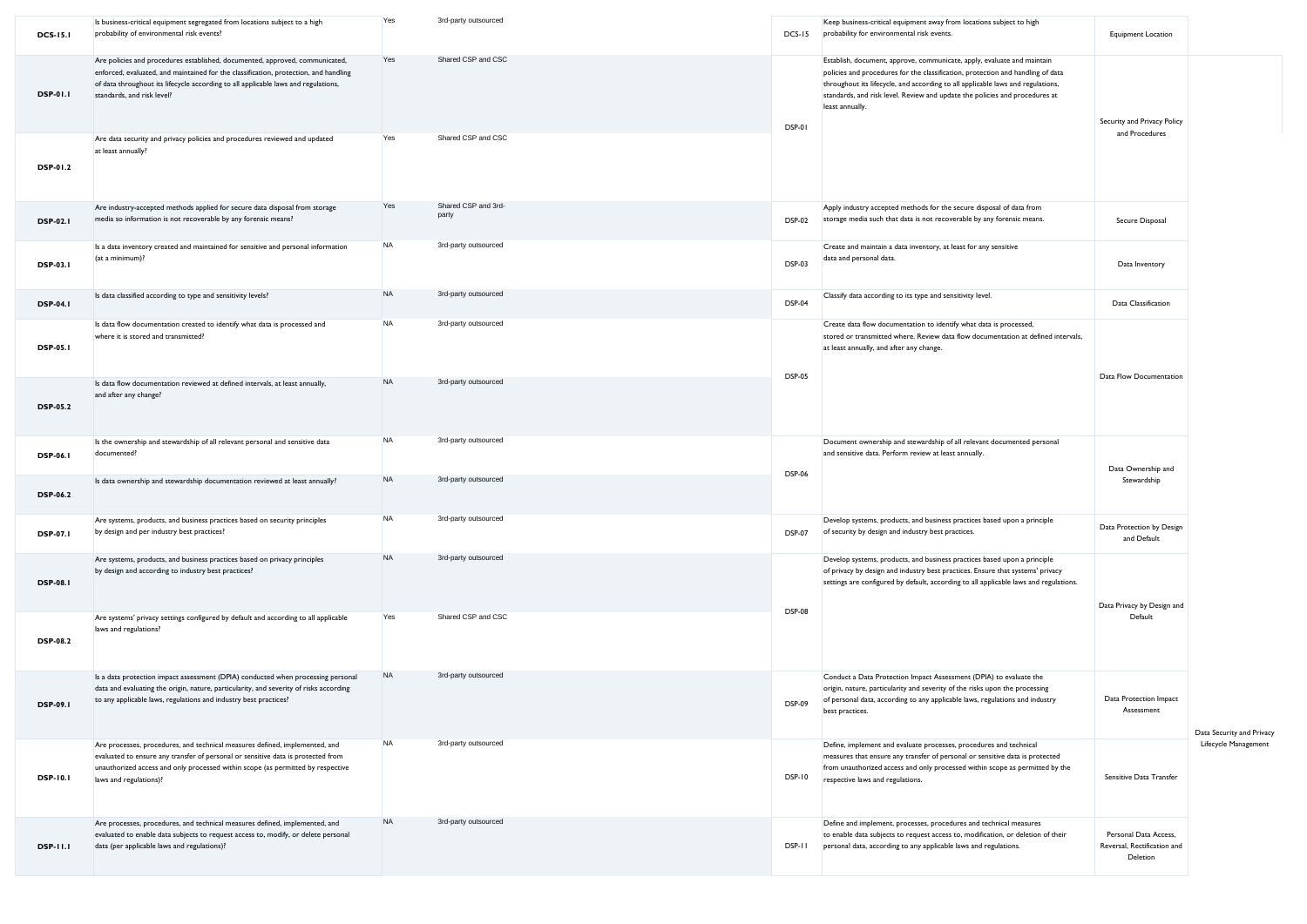| <b>DSP-12.1</b> | Are processes, procedures, and technical measures defined, implemented, and<br>evaluated to ensure personal data is processed (per applicable laws and regulations<br>and for the purposes declared to the data subject)?                                              | <b>NA</b> | 3rd-party outsourced | DSP-12        | Define, implement and evaluate processes, procedures and technical<br>measures to ensure that personal data is processed according to any applicable<br>laws and regulations and for the purposes declared to the data subject.                                                                                                                                                                                                                          | Limitation of Purpose in<br>Personal Data Processing |                                    |
|-----------------|------------------------------------------------------------------------------------------------------------------------------------------------------------------------------------------------------------------------------------------------------------------------|-----------|----------------------|---------------|----------------------------------------------------------------------------------------------------------------------------------------------------------------------------------------------------------------------------------------------------------------------------------------------------------------------------------------------------------------------------------------------------------------------------------------------------------|------------------------------------------------------|------------------------------------|
| <b>DSP-13.1</b> | Are processes, procedures, and technical measures defined, implemented, and<br>evaluated for the transfer and sub-processing of personal data within the service<br>supply chain (according to any applicable laws and regulations)?                                   | <b>NA</b> | 3rd-party outsourced | <b>DSP-13</b> | Define, implement and evaluate processes, procedures and technical<br>measures for the transfer and sub-processing of personal data within the service<br>supply chain, according to any applicable laws and regulations.                                                                                                                                                                                                                                | Personal Data Sub-<br>processing                     |                                    |
| <b>DSP-14.1</b> | Are processes, procedures, and technical measures defined, implemented, and<br>evaluated to disclose details to the data owner of any personal or sensitive data<br>access by sub-processors before processing initiation?                                             | <b>NA</b> | 3rd-party outsourced | DSP-14        | Define, implement and evaluate processes, procedures and technical<br>measures to disclose the details of any personal or sensitive data access by<br>sub-processors to the data owner prior to initiation of that processing.                                                                                                                                                                                                                           | Disclosure of Data Sub-<br>processors                |                                    |
| <b>DSP-15.1</b> | Is authorization from data owners obtained, and the associated risk managed,<br>before replicating or using production data in non-production environments?                                                                                                            | <b>NA</b> | 3rd-party outsourced | <b>DSP-15</b> | Obtain authorization from data owners, and manage associated risk<br>before replicating or using production data in non-production environments.                                                                                                                                                                                                                                                                                                         | Limitation of Production<br>Data Use                 |                                    |
| <b>DSP-16.1</b> | Do data retention, archiving, and deletion practices follow business requirements,<br>applicable laws, and regulations?                                                                                                                                                | <b>NA</b> | 3rd-party outsourced | <b>DSP-16</b> | Data retention, archiving and deletion is managed in accordance with<br>business requirements, applicable laws and regulations.                                                                                                                                                                                                                                                                                                                          | Data Retention and<br>Deletion                       |                                    |
| <b>DSP-17.1</b> | Are processes, procedures, and technical measures defined and implemented<br>to protect sensitive data throughout its lifecycle?                                                                                                                                       | <b>NA</b> | 3rd-party outsourced | <b>DSP-17</b> | Define and implement, processes, procedures and technical measures<br>to protect sensitive data throughout it's lifecycle.                                                                                                                                                                                                                                                                                                                               | Sensitive Data Protection                            |                                    |
| <b>DSP-18.1</b> | Does the CSP have in place, and describe to CSCs, the procedure to manage<br>and respond to requests for disclosure of Personal Data by Law Enforcement Authorities<br>according to applicable laws and regulations?                                                   | <b>NA</b> | 3rd-party outsourced |               | The CSP must have in place, and describe to CSCs the procedure to<br>manage and respond to requests for disclosure of Personal Data by Law Enforcement<br>Authorities according to applicable laws and regulations. The CSP must give<br>special attention to the notification procedure to interested CSCs, unless otherwise<br>prohibited, such as a prohibition under criminal law to preserve confidentiality<br>of a law enforcement investigation. |                                                      |                                    |
| <b>DSP-18.2</b> | Does the CSP give special attention to the notification procedure to interested<br>CSCs, unless otherwise prohibited, such as a prohibition under criminal law to<br>preserve confidentiality of a law enforcement investigation?                                      | <b>NA</b> | 3rd-party outsourced | <b>DSP-18</b> |                                                                                                                                                                                                                                                                                                                                                                                                                                                          | <b>Disclosure Notification</b>                       |                                    |
| <b>DSP-19.1</b> | Are processes, procedures, and technical measures defined and implemented<br>to specify and document physical data locations, including locales where data<br>is processed or backed up?                                                                               | <b>NA</b> | 3rd-party outsourced | DSP-19        | Define and implement, processes, procedures and technical measures<br>to specify and document the physical locations of data, including any locations<br>in which data is processed or backed up.                                                                                                                                                                                                                                                        | Data Location                                        |                                    |
| <b>GRC-01.1</b> | Are information governance program policies and procedures sponsored by organizational Yes<br>leadership established, documented, approved, communicated, applied, evaluated,<br>and maintained?                                                                       |           | CSP-owned            | <b>GRC-01</b> | Establish, document, approve, communicate, apply, evaluate and maintain<br>policies and procedures for an information governance program, which is sponsored<br>by the leadership of the organization. Review and update the policies and procedures<br>at least annually.                                                                                                                                                                               | Governance Program Policy                            |                                    |
| GRC-01.2        | Are the policies and procedures reviewed and updated at least annually?                                                                                                                                                                                                | Yes       | CSP-owned            |               |                                                                                                                                                                                                                                                                                                                                                                                                                                                          | and Procedures                                       |                                    |
| <b>GRC-02.1</b> | Is there an established formal, documented, and leadership-sponsored enterprise<br>risk management (ERM) program that includes policies and procedures for identification,<br>evaluation, ownership, treatment, and acceptance of cloud security and privacy<br>risks? | <b>NA</b> | 3rd-party outsourced | <b>GRC-02</b> | Establish a formal, documented, and leadership-sponsored Enterprise<br>Risk Management (ERM) program that includes policies and procedures for<br>identification,<br>evaluation, ownership, treatment, and acceptance of cloud security and privacy<br>risks.                                                                                                                                                                                            | Risk Management Program                              |                                    |
| <b>GRC-03.1</b> | Are all relevant organizational policies and associated procedures reviewed<br>at least annually, or when a substantial organizational change occurs?                                                                                                                  | <b>NA</b> | 3rd-party outsourced | <b>GRC-03</b> | Review all relevant organizational policies and associated procedures<br>at least annually or when a substantial change occurs within the organization.                                                                                                                                                                                                                                                                                                  | Organizational Policy<br>Reviews                     | Governance, Risk and<br>Compliance |
| <b>GRC-04.1</b> | Is an approved exception process mandated by the governance program established<br>and followed whenever a deviation from an established policy occurs?                                                                                                                | Yes       | CSP-owned            | <b>GRC-04</b> | Establish and follow an approved exception process as mandated by<br>the governance program whenever a deviation from an established policy occurs.                                                                                                                                                                                                                                                                                                      | <b>Policy Exception Process</b>                      |                                    |
|                 |                                                                                                                                                                                                                                                                        |           |                      |               |                                                                                                                                                                                                                                                                                                                                                                                                                                                          |                                                      |                                    |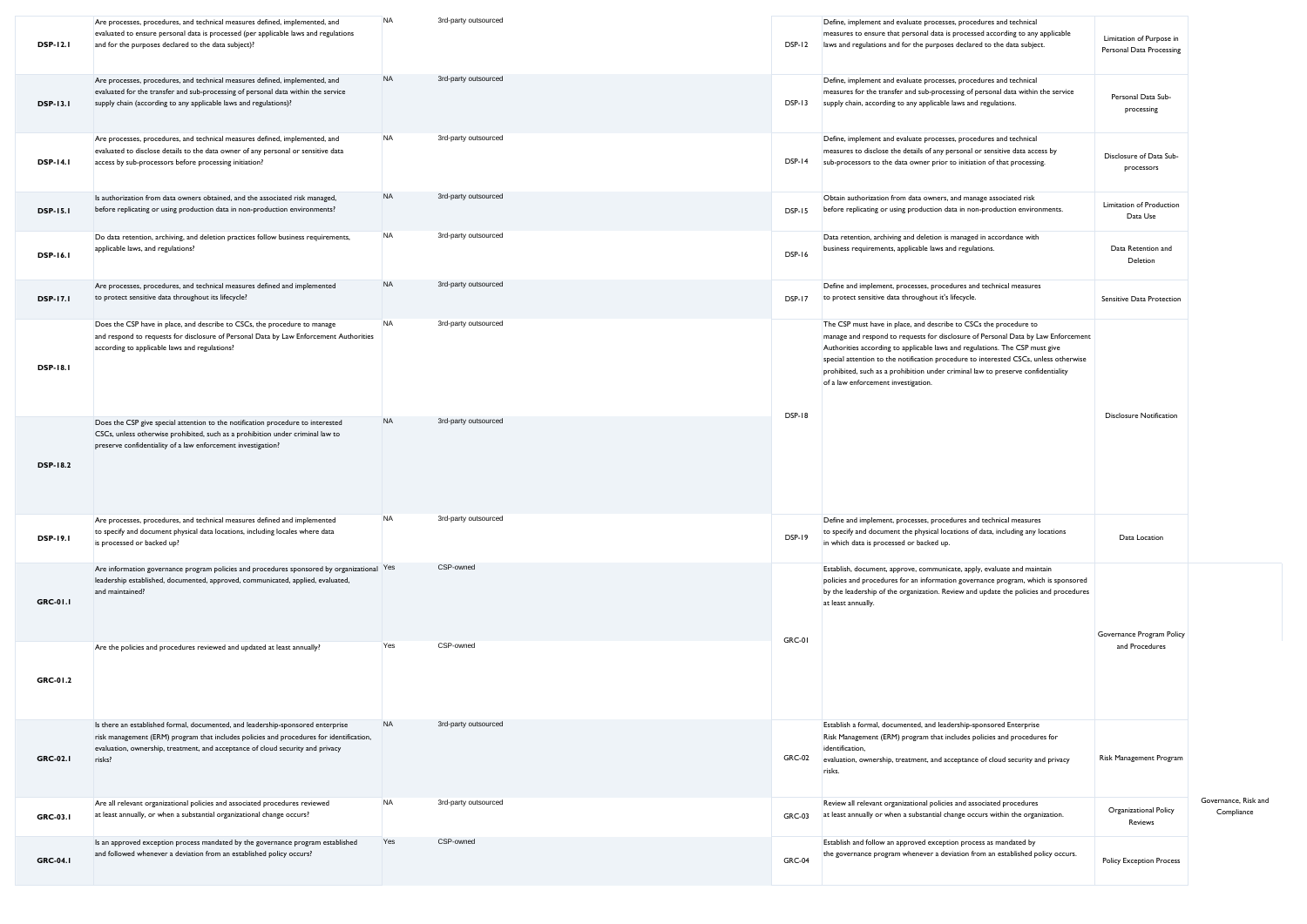| <b>GRC-05.1</b> | Has an information security program (including programs of all relevant CCM<br>domains) been developed and implemented?                                                                                                                                 | <b>NA</b> | 3rd-party outsourced         | <b>GRC-05</b> | Develop and implement an Information Security Program, which includes<br>programs for all the relevant domains of the CCM.                                                                                                                                                                                                                                                                                                                                                                             | Information Security<br>Program                      |                 |
|-----------------|---------------------------------------------------------------------------------------------------------------------------------------------------------------------------------------------------------------------------------------------------------|-----------|------------------------------|---------------|--------------------------------------------------------------------------------------------------------------------------------------------------------------------------------------------------------------------------------------------------------------------------------------------------------------------------------------------------------------------------------------------------------------------------------------------------------------------------------------------------------|------------------------------------------------------|-----------------|
| GRC-06.1        | Are roles and responsibilities for planning, implementing, operating, assessing,<br>and improving governance programs defined and documented?                                                                                                           | Yes       | CSP-owned                    | <b>GRC-06</b> | Define and document roles and responsibilities for planning, implementing,<br>operating, assessing, and improving governance programs.                                                                                                                                                                                                                                                                                                                                                                 | Governance Responsibility<br>Model                   |                 |
| GRC-07.1        | Are all relevant standards, regulations, legal/contractual, and statutory<br>requirements applicable to your organization identified and documented?                                                                                                    | Yes       | CSP-owned                    | <b>GRC-07</b> | Identify and document all relevant standards, regulations, legal/contractual,<br>and statutory requirements, which are applicable to your organization.                                                                                                                                                                                                                                                                                                                                                | Information System<br>Regulatory Mapping             |                 |
| GRC-08.1        | Is contact established and maintained with cloud-related special interest<br>groups and other relevant entities?                                                                                                                                        | Yes       | Shared CSP and 3rd-<br>party | <b>GRC-08</b> | Establish and maintain contact with cloud-related special interest<br>groups and other relevant entities in line with business context.                                                                                                                                                                                                                                                                                                                                                                | Special Interest Groups                              |                 |
| <b>HRS-01.1</b> | Are background verification policies and procedures of all new employees (including<br>but not limited to remote employees, contractors, and third parties) established,<br>documented, approved, communicated, applied, evaluated, and maintained?     | <b>NA</b> | 3rd-party outsourced         |               | Establish, document, approve, communicate, apply, evaluate and maintain<br>policies and procedures for background verification of all new employees (including<br>but not limited to remote employees, contractors, and third parties) according<br>to local laws, regulations, ethics, and contractual constraints and proportional<br>to the data classification to be accessed, the business requirements, and acceptable<br>risk. Review and update the policies and procedures at least annually. |                                                      |                 |
| HRS-01.2        | Are background verification policies and procedures designed according to<br>local laws, regulations, ethics, and contractual constraints and proportional<br>to the data classification to be accessed, business requirements, and acceptable<br>risk? | <b>NA</b> | 3rd-party outsourced         | <b>HRS-01</b> |                                                                                                                                                                                                                                                                                                                                                                                                                                                                                                        | <b>Background Screening Policy</b><br>and Procedures |                 |
| HRS-01.3        | Are background verification policies and procedures reviewed and updated at<br>least annually?                                                                                                                                                          | <b>NA</b> | 3rd-party outsourced         |               |                                                                                                                                                                                                                                                                                                                                                                                                                                                                                                        |                                                      |                 |
| <b>HRS-02.1</b> | Are policies and procedures for defining allowances and conditions for the<br>acceptable use of organizationally-owned or managed assets established, documented,<br>approved, communicated, applied, evaluated, and maintained?                        | <b>NA</b> | 3rd-party outsourced         | <b>HRS-02</b> | Establish, document, approve, communicate, apply, evaluate and maintain<br>policies and procedures for defining allowances and conditions for the acceptable<br>use of organizationally-owned or managed assets. Review and update the policies<br>and procedures at least annually.                                                                                                                                                                                                                   | Acceptable Use of<br>Technology Policy and           |                 |
| <b>HRS-02.2</b> | Are the policies and procedures for defining allowances and conditions for<br>the acceptable use of organizationally-owned or managed assets reviewed and updated<br>at least annually?                                                                 | <b>NA</b> | 3rd-party outsourced         |               |                                                                                                                                                                                                                                                                                                                                                                                                                                                                                                        | Procedures                                           |                 |
| <b>HRS-03.1</b> | Are policies and procedures requiring unattended workspaces to conceal confidential<br>data established, documented, approved, communicated, applied, evaluated, and<br>maintained?                                                                     | <b>NA</b> | 3rd-party outsourced         | <b>HRS-03</b> | Establish, document, approve, communicate, apply, evaluate and maintain<br>policies and procedures that require unattended workspaces to not have openly<br>visible confidential data. Review and update the policies and procedures at<br>least annually.                                                                                                                                                                                                                                             | Clean Desk Policy and                                |                 |
| HRS-03.2        | Are policies and procedures requiring unattended workspaces to conceal confidential<br>data reviewed and updated at least annually?                                                                                                                     | <b>NA</b> | 3rd-party outsourced         |               |                                                                                                                                                                                                                                                                                                                                                                                                                                                                                                        | Procedures                                           |                 |
| <b>HRS-04.1</b> | Are policies and procedures to protect information accessed, processed, or<br>stored at remote sites and locations established, documented, approved, communicated,<br>applied, evaluated, and maintained?                                              | <b>NA</b> | 3rd-party outsourced         | <b>HRS-04</b> | Establish, document, approve, communicate, apply, evaluate and maintain<br>policies and procedures to protect information accessed, processed or stored<br>at remote sites and locations. Review and update the policies and procedures<br>at least annually.                                                                                                                                                                                                                                          | Remote and Home Working                              |                 |
| <b>HRS-04.2</b> | Are policies and procedures to protect information accessed, processed, or<br>stored at remote sites and locations reviewed and updated at least annually?                                                                                              | <b>NA</b> | 3rd-party outsourced         |               |                                                                                                                                                                                                                                                                                                                                                                                                                                                                                                        | Policy and Procedures                                | Human Resources |
| <b>HRS-05.1</b> | Are return procedures of organizationally-owned assets by terminated employees<br>established and documented?                                                                                                                                           | No        | CSP-owned                    | <b>HRS-05</b> | Establish and document procedures for the return of organization-owned<br>assets by terminated employees.                                                                                                                                                                                                                                                                                                                                                                                              | Asset returns                                        |                 |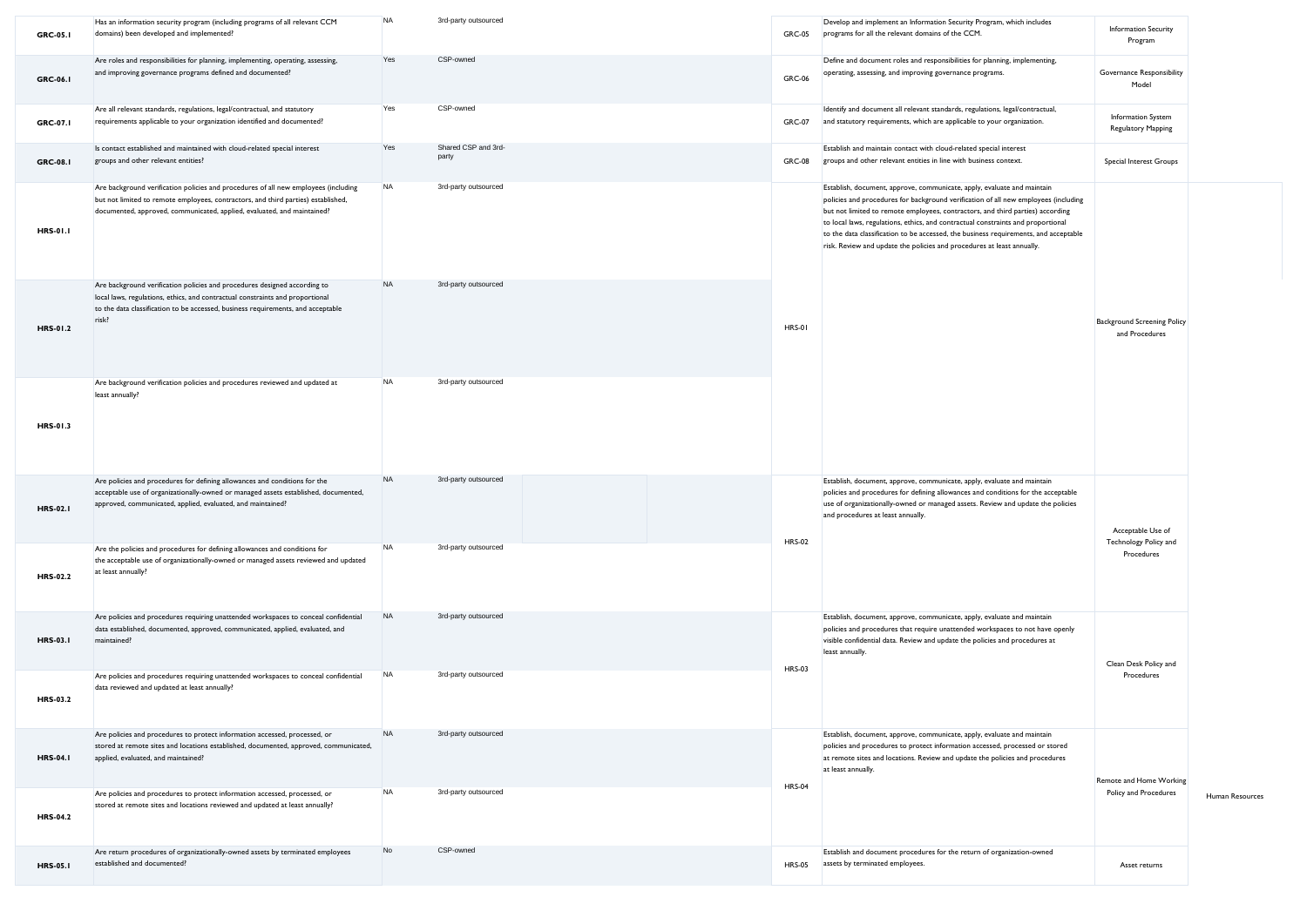| <b>HRS-06.1</b> | Are procedures outlining the roles and responsibilities concerning changes<br>in employment established, documented, and communicated to all personnel?                                                             | Yes | CSP-owned                    | <b>HRS-06</b> | Establish, document, and communicate to all personnel the procedures<br>outlining the roles and responsibilities concerning changes in employment.                                                                                                                                    | <b>Employment Termination</b>           |
|-----------------|---------------------------------------------------------------------------------------------------------------------------------------------------------------------------------------------------------------------|-----|------------------------------|---------------|---------------------------------------------------------------------------------------------------------------------------------------------------------------------------------------------------------------------------------------------------------------------------------------|-----------------------------------------|
| <b>HRS-07.1</b> | Are employees required to sign an employment agreement before gaining access<br>to organizational information systems, resources, and assets?                                                                       | Yes | CSP-owned                    | <b>HRS-07</b> | Employees sign the employee agreement prior to being granted access<br>to organizational information systems, resources and assets.                                                                                                                                                   | <b>Employment Agreement</b><br>Process  |
| <b>HRS-08.1</b> | Are provisions and/or terms for adherence to established information governance<br>and security policies included within employment agreements?                                                                     | Yes | Shared CSP and 3rd-<br>party | <b>HRS-08</b> | The organization includes within the employment agreements provisions<br>and/or terms for adherence to established information governance and security<br>policies.                                                                                                                   | <b>Employment Agreement</b><br>Content  |
| <b>HRS-09.1</b> | Are employee roles and responsibilities relating to information assets and<br>security documented and communicated?                                                                                                 | Yes | CSP-owned                    | <b>HRS-09</b> | Document and communicate roles and responsibilities of employees,<br>as they relate to information assets and security.                                                                                                                                                               | Personnel Roles and<br>Responsibilities |
| <b>HRS-10.1</b> | Are requirements for non-disclosure/confidentiality agreements reflecting<br>organizational data protection needs and operational details identified, documented,<br>and reviewed at planned intervals?             | Yes | 3rd-party outsourced         | <b>HRS-10</b> | Identify, document, and review, at planned intervals, requirements<br>for non-disclosure/confidentiality agreements reflecting the organization's<br>needs for the protection of data and operational details.                                                                        | Non-Disclosure Agreements               |
| <b>HRS-11.1</b> | Is a security awareness training program for all employees of the organization<br>established, documented, approved, communicated, applied, evaluated and maintained?                                               | Yes | CSP-owned                    | HRS-II        | Establish, document, approve, communicate, apply, evaluate and maintain<br>a security awareness training program for all employees of the organization<br>and provide regular training updates.                                                                                       | <b>Security Awareness Training</b>      |
| <b>HRS-11.2</b> | Are regular security awareness training updates provided?                                                                                                                                                           | Yes | CSP-owned                    |               |                                                                                                                                                                                                                                                                                       |                                         |
| <b>HRS-12.1</b> | Are all employees granted access to sensitive organizational and personal<br>data provided with appropriate security awareness training?                                                                            | Yes | 3rd-party outsourced         |               | Provide all employees with access to sensitive organizational and<br>personal data with appropriate security awareness training and regular updates<br>in organizational procedures, processes, and policies relating to their professional<br>function relative to the organization. | Personal and Sensitive Data             |
| <b>HRS-12.2</b> | Are all employees granted access to sensitive organizational and personal<br>data provided with regular updates in procedures, processes, and policies relating<br>to their professional function?                  | Yes | Shared CSP and 3rd-<br>party | <b>HRS-12</b> |                                                                                                                                                                                                                                                                                       | Awareness and Training                  |
| <b>HRS-13.1</b> | Are employees notified of their roles and responsibilities to maintain awareness<br>and compliance with established policies, procedures, and applicable legal, statutory,<br>or regulatory compliance obligations? | Yes | CSP-owned                    | <b>HRS-13</b> | Make employees aware of their roles and responsibilities for maintaining<br>awareness and compliance with established policies and procedures and applicable<br>legal, statutory, or regulatory compliance obligations.                                                               | Compliance User<br>Responsibility       |
| <b>IAM-01.I</b> | Are identity and access management policies and procedures established, documented,<br>approved, communicated, implemented, applied, evaluated, and maintained?                                                     | Yes | CSP-owned                    |               | Establish, document, approve, communicate, implement, apply, evaluate<br>and maintain policies and procedures for identity and access management. Review<br>and update the policies and procedures at least annually.                                                                 | <b>Identity and Access</b>              |
| IAM-01.2        | Are identity and access management policies and procedures reviewed and updated<br>at least annually?                                                                                                               | Yes | CSP-owned                    | IAM-01        |                                                                                                                                                                                                                                                                                       | Management Policy and<br>Procedures     |
| <b>IAM-02.1</b> | Are strong password policies and procedures established, documented, approved,<br>communicated, implemented, applied, evaluated, and maintained?                                                                    | Yes | CSP-owned                    |               | Establish, document, approve, communicate, implement, apply, evaluate<br>and maintain strong password policies and procedures. Review and update the<br>policies and procedures at least annually.                                                                                    | Strong Password Policy and              |
| IAM-02.2        | Are strong password policies and procedures reviewed and updated at least<br>annually?                                                                                                                              | Yes | CSP-owned                    | IAM-02        |                                                                                                                                                                                                                                                                                       | Procedures                              |
| <b>IAM-03.1</b> | Is system identity information and levels of access managed, stored, and reviewed?                                                                                                                                  | No  | CSP-owned                    | IAM-03        | Manage, store, and review the information of system identities, and<br>level of access.                                                                                                                                                                                               | Identity Inventory                      |
| <b>IAM-04.1</b> | Is the separation of duties principle employed when implementing information<br>system access?                                                                                                                      | Yes | CSP-owned                    | IAM-04        | Employ the separation of duties principle when implementing information<br>system access.                                                                                                                                                                                             | Separation of Duties                    |
| IAM-05.1        | Is the least privilege principle employed when implementing information system<br>access?                                                                                                                           | Yes | CSP-owned                    | IAM-05        | Employ the least privilege principle when implementing information<br>system access.                                                                                                                                                                                                  | <b>Least Privilege</b>                  |
| <b>IAM-06.I</b> | Is a user access provisioning process defined and implemented which authorizes,<br>records, and communicates data and assets access changes?                                                                        | Yes | Shared CSP and 3rd-<br>party | <b>IAM-06</b> | Define and implement a user access provisioning process which authorizes,<br>records, and communicates access changes to data and assets.                                                                                                                                             | <b>User Access Provisioning</b>         |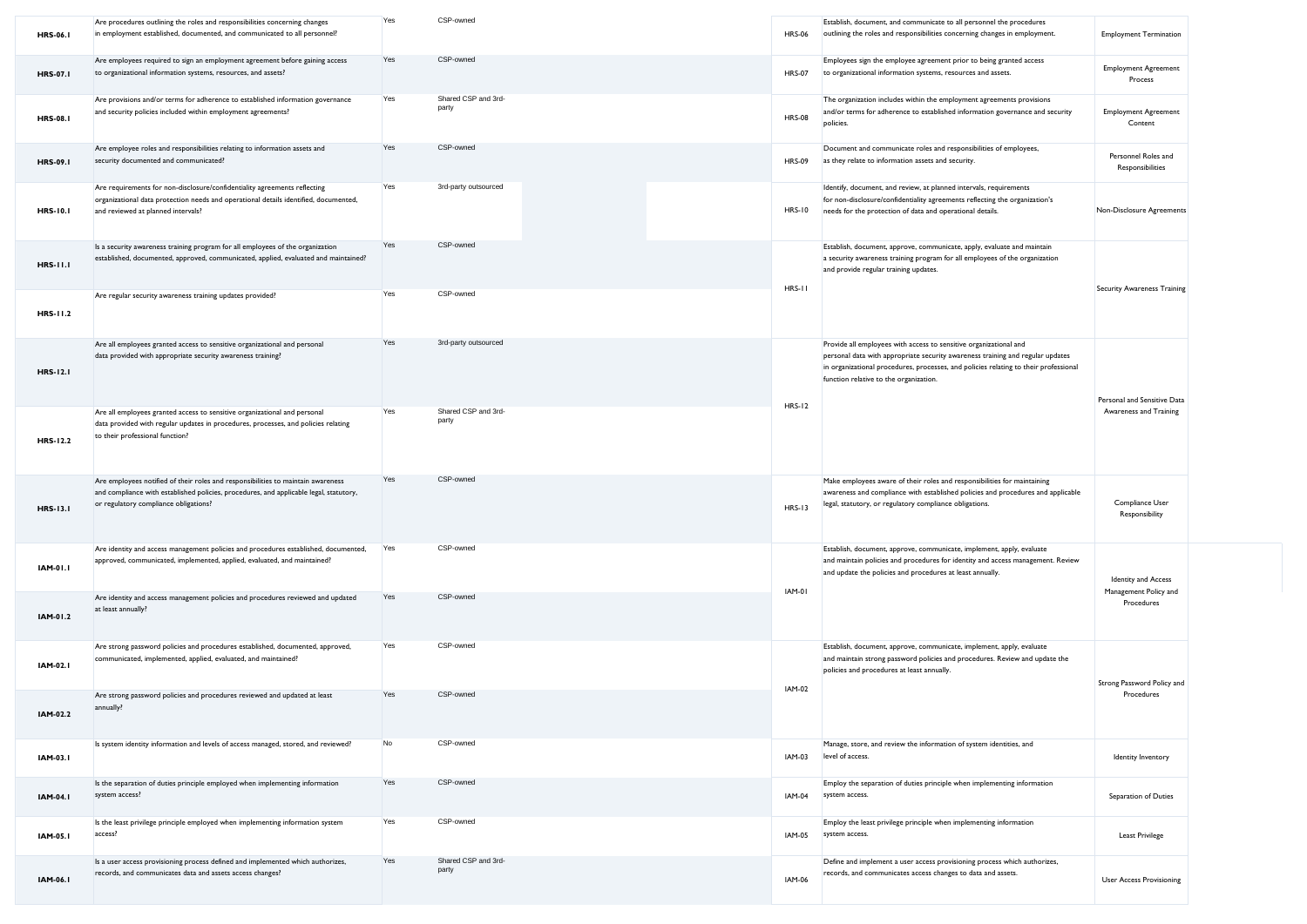| IAM-07.I        | Is a process in place to de-provision or modify the access, in a timely manner,<br>of movers / leavers or system identity changes, to effectively adopt and communicate<br>identity and access management policies?                                                              | Yes       | Shared CSP and 3rd-<br>party | <b>IAM-07</b> | De-provision or respectively modify access of movers / leavers or<br>system identity changes in a timely manner in order to effectively adopt and<br>communicate identity and access management policies.                                                                                                                                                                                                                                                              | User Access Changes and<br>Revocation                             |                                            |
|-----------------|----------------------------------------------------------------------------------------------------------------------------------------------------------------------------------------------------------------------------------------------------------------------------------|-----------|------------------------------|---------------|------------------------------------------------------------------------------------------------------------------------------------------------------------------------------------------------------------------------------------------------------------------------------------------------------------------------------------------------------------------------------------------------------------------------------------------------------------------------|-------------------------------------------------------------------|--------------------------------------------|
| <b>IAM-08.I</b> | Are reviews and revalidation of user access for least privilege and separation<br>of duties completed with a frequency commensurate with organizational risk tolerance?                                                                                                          | Yes       | Shared CSP and 3rd-<br>party | <b>IAM-08</b> | Review and revalidate user access for least privilege and separation<br>of duties with a frequency that is commensurate with organizational risk tolerance.                                                                                                                                                                                                                                                                                                            | <b>User Access Review</b>                                         |                                            |
| <b>IAM-09.I</b> | Are processes, procedures, and technical measures for the segregation of privileged<br>access roles defined, implemented, and evaluated such that administrative data<br>access, encryption, key management capabilities, and logging capabilities are<br>distinct and separate? | <b>NA</b> | 3rd-party outsourced         | IAM-09        | Define, implement and evaluate processes, procedures and technical<br>measures for the segregation of privileged access roles such that administrative<br>access to data, encryption and key management capabilities and logging capabilities<br>are distinct and separated.                                                                                                                                                                                           | Segregation of Privileged<br><b>Access Roles</b>                  |                                            |
| <b>IAM-10.1</b> | Is an access process defined and implemented to ensure privileged access roles<br>and rights are granted for a limited period?                                                                                                                                                   | <b>NA</b> | 3rd-party outsourced         |               | Define and implement an access process to ensure privileged access<br>roles and rights are granted for a time limited period, and implement procedures<br>to prevent the culmination of segregated privileged access.                                                                                                                                                                                                                                                  | Management of Privileged                                          | <b>Identity &amp; Access</b><br>Management |
| IAM-10.2        | Are procedures implemented to prevent the culmination of segregated privileged<br>access?                                                                                                                                                                                        | <b>NA</b> | 3rd-party outsourced         | IAM-10        |                                                                                                                                                                                                                                                                                                                                                                                                                                                                        | <b>Access Roles</b>                                               |                                            |
| <b>IAM-11.1</b> | Are processes and procedures for customers to participate, where applicable,<br>in granting access for agreed, high risk as (defined by the organizational risk<br>assessment) privileged access roles defined, implemented and evaluated?                                       | <b>NA</b> | 3rd-party outsourced         | IAM-II        | Define, implement and evaluate processes and procedures for customers<br>to participate, where applicable, in the granting of access for agreed, high<br>risk (as defined by the organizational risk assessment) privileged access roles.                                                                                                                                                                                                                              | <b>CSCs Approval for Agreed</b><br><b>Privileged Access Roles</b> |                                            |
| IAM-12.1        | Are processes, procedures, and technical measures to ensure the logging infrastructure<br>is "read-only" for all with write access (including privileged access roles) defined,<br>implemented, and evaluated?                                                                   | <b>NA</b> | 3rd-party outsourced         | <b>IAM-12</b> | Define, implement and evaluate processes, procedures and technical<br>measures to ensure the logging infrastructure is read-only for all with write<br>access, including privileged access roles, and that the ability to disable it<br>is controlled through a procedure that ensures the segregation of duties and<br>break glass procedures.                                                                                                                        |                                                                   |                                            |
| IAM-12.2        | Is the ability to disable the "read-only" configuration of logging infrastructure<br>controlled through a procedure that ensures the segregation of duties and break<br>glass procedures?                                                                                        | <b>NA</b> | 3rd-party outsourced         |               |                                                                                                                                                                                                                                                                                                                                                                                                                                                                        | Safeguard Logs Integrity                                          |                                            |
| <b>IAM-13.1</b> | Are processes, procedures, and technical measures that ensure users are identifiable<br>through unique identification (or can associate individuals with user identification<br>usage) defined, implemented, and evaluated?                                                      | <b>NA</b> | 3rd-party outsourced         | $IAM-13$      | Define, implement and evaluate processes, procedures and technical<br>measures that ensure users are identifiable through unique IDs or which can<br>associate individuals to the usage of user IDs.                                                                                                                                                                                                                                                                   | Uniquely Identifiable Users                                       |                                            |
| <b>IAM-14.1</b> | Are processes, procedures, and technical measures for authenticating access<br>to systems, application, and data assets including multifactor authentication<br>for a least-privileged user and sensitive data access defined, implemented, and<br>evaluated?                    | <b>NA</b> | 3rd-party outsourced         |               | Define, implement and evaluate processes, procedures and technical<br>measures for authenticating access to systems, application and data assets,<br>including multifactor authentication for at least privileged user and sensitive<br>data access. Adopt digital certificates or alternatives which achieve an equivalent<br>level of security for system identities.                                                                                                |                                                                   |                                            |
| IAM-14.2        | Are digital certificates or alternatives that achieve an equivalent security<br>level for system identities adopted?                                                                                                                                                             | <b>NA</b> | 3rd-party outsourced         | IAM-14        |                                                                                                                                                                                                                                                                                                                                                                                                                                                                        | <b>Strong Authentication</b>                                      |                                            |
| <b>IAM-15.1</b> | Are processes, procedures, and technical measures for the secure management<br>of passwords defined, implemented, and evaluated?                                                                                                                                                 | Yes       | Shared CSP and 3rd-<br>party | IAM-15        | Define, implement and evaluate processes, procedures and technical<br>measures for the secure management of passwords.                                                                                                                                                                                                                                                                                                                                                 | Passwords Management                                              |                                            |
| <b>IAM-16.1</b> | Are processes, procedures, and technical measures to verify access to data<br>and system functions authorized, defined, implemented, and evaluated?                                                                                                                              | Yes       | Shared CSP and 3rd-<br>party | IAM-16        | Define, implement and evaluate processes, procedures and technical<br>measures to verify access to data and system functions is authorized.                                                                                                                                                                                                                                                                                                                            | Authorization Mechanisms                                          |                                            |
| <b>IPY-01.1</b> | Are policies and procedures established, documented, approved, communicated,<br>applied, evaluated, and maintained for communications between application services<br>(e.g., APIs)?                                                                                              | Yes       | CSP-owned                    |               | Establish, document, approve, communicate, apply, evaluate and maintain<br>policies and procedures for interoperability and portability including<br>requirements for:<br>a. Communications between application interfaces<br>b. Information processing interoperability<br>c. Application development portability<br>d. Information/Data exchange, usage, portability, integrity, and persistence<br>Review and update the policies and procedures at least annually. |                                                                   |                                            |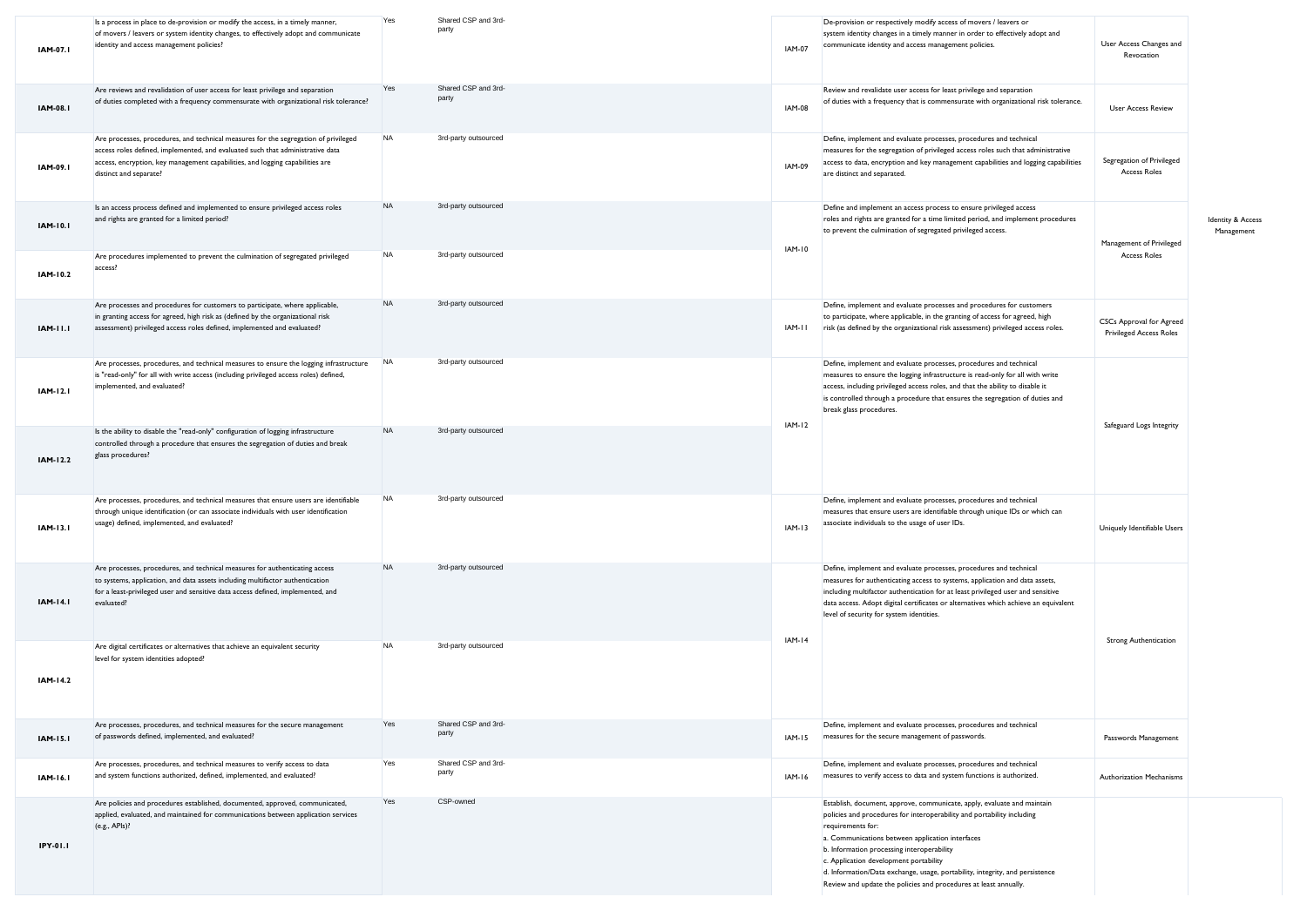| IPY-01.2        | Are policies and procedures established, documented, approved, communicated,<br>applied, evaluated, and maintained for information processing interoperability?                                                                                                       | Yes | CSP-owned                    |               |                                                                                                                                                                                                                                                                                                                                |                                                              |                                |
|-----------------|-----------------------------------------------------------------------------------------------------------------------------------------------------------------------------------------------------------------------------------------------------------------------|-----|------------------------------|---------------|--------------------------------------------------------------------------------------------------------------------------------------------------------------------------------------------------------------------------------------------------------------------------------------------------------------------------------|--------------------------------------------------------------|--------------------------------|
| IPY-01.3        | Are policies and procedures established, documented, approved, communicated,<br>applied, evaluated, and maintained for application development portability?                                                                                                           | Yes | CSP-owned                    | IPY-01        |                                                                                                                                                                                                                                                                                                                                | Interoperability and<br>Portability Policy and<br>Procedures |                                |
| IPY-01.4        | Are policies and procedures established, documented, approved, communicated,<br>applied, evaluated, and maintained for information/data exchange, usage, portability,<br>integrity, and persistence?                                                                  | Yes | CSP-owned                    |               |                                                                                                                                                                                                                                                                                                                                |                                                              | Interoperability & Portability |
| IPY-01.5        | Are interoperability and portability policies and procedures reviewed and<br>updated at least annually?                                                                                                                                                               | Yes | CSP-owned                    |               |                                                                                                                                                                                                                                                                                                                                |                                                              |                                |
| <b>IPY-02.1</b> | Are CSCs able to programmatically retrieve their data via an application interface(s)<br>to enable interoperability and portability?                                                                                                                                  | Yes | CSP-owned                    | IPY-02        | Provide application interface(s) to CSCs so that they programmatically<br>retrieve their data to enable interoperability and portability.                                                                                                                                                                                      | Application Interface<br>Availability                        |                                |
| <b>IPY-03.1</b> | Are cryptographically secure and standardized network protocols implemented<br>for the management, import, and export of data?                                                                                                                                        | Yes | CSP-owned                    | IPY-03        | Implement cryptographically secure and standardized network protocols<br>for the management, import and export of data.                                                                                                                                                                                                        | Secure Interoperability and<br>Portability Management        |                                |
| <b>IPY-04.1</b> | Do agreements include provisions specifying CSC data access upon contract termination, Yes<br>and have the following?<br>a. Data format<br>b. Duration data will be stored<br>c. Scope of the data retained and made available to the CSCs<br>d. Data deletion policy |     | CSP-owned                    | IPY-04        | Agreements must include provisions specifying CSCs access to data<br>upon contract termination and will include:<br>a. Data format<br>b. Length of time the data will be stored<br>c. Scope of the data retained and made available to the CSCs<br>d. Data deletion policy                                                     | Data Portability Contractual<br>Obligations                  |                                |
| <b>IVS-01.1</b> | Are infrastructure and virtualization security policies and procedures established,<br>documented, approved, communicated, applied, evaluated, and maintained?                                                                                                        | Yes | Shared CSP and 3rd-<br>party |               | Establish, document, approve, communicate, apply, evaluate and maintain<br>policies and procedures for infrastructure and virtualization security. Review<br>and update the policies and procedures at least annually.                                                                                                         | Infrastructure and                                           |                                |
| IVS-01.2        | Are infrastructure and virtualization security policies and procedures reviewed<br>and updated at least annually?                                                                                                                                                     | Yes | Shared CSP and 3rd-<br>party | IVS-01        |                                                                                                                                                                                                                                                                                                                                | Virtualization Security Policy<br>and Procedures             |                                |
| <b>IVS-02.1</b> | Is resource availability, quality, and capacity planned and monitored in a<br>way that delivers required system performance, as determined by the business?                                                                                                           | Yes | CSP-owned                    | <b>IVS-02</b> | Plan and monitor the availability, quality, and adequate capacity<br>of resources in order to deliver the required system performance as determined<br>by the business.                                                                                                                                                        | Capacity and Resource<br>Planning                            |                                |
| <b>IVS-03.1</b> | Are communications between environments monitored?                                                                                                                                                                                                                    | Yes | CSP-owned                    |               | Monitor, encrypt and restrict communications between environments<br>to only authenticated and authorized connections, as justified by the business.<br>Review these configurations at least annually, and support them by a documented<br>justification of all allowed services, protocols, ports, and compensating controls. |                                                              |                                |
| <b>IVS-03.2</b> | Are communications between environments encrypted?                                                                                                                                                                                                                    | Yes | CSP-owned                    |               |                                                                                                                                                                                                                                                                                                                                |                                                              |                                |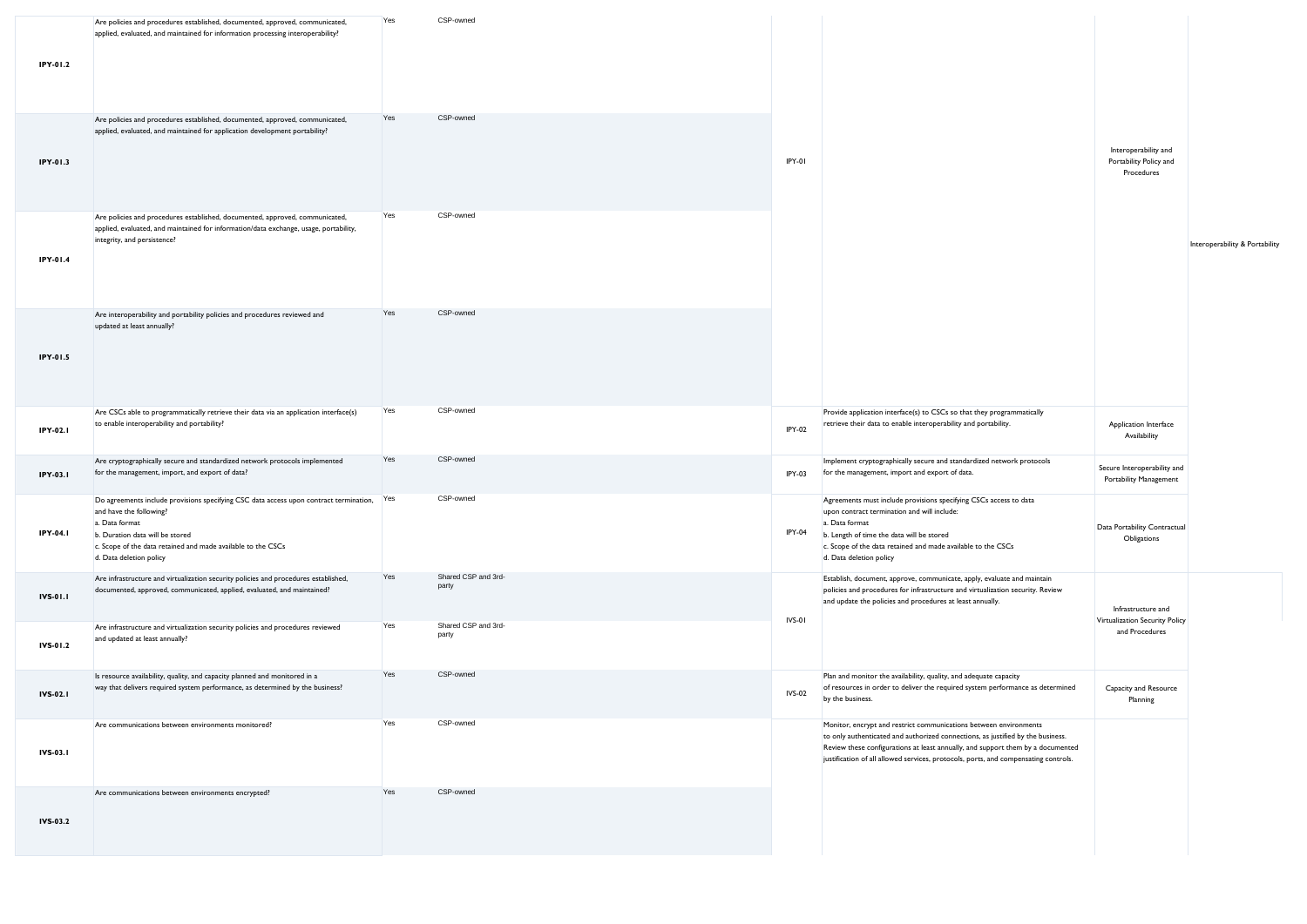| IVS-03.3        | Are communications between environments restricted to only authenticated and<br>authorized connections, as justified by the business?                                                                                                             | Υes       | CSP-owned                    | <b>IVS-03</b>   |                                                                                                                                                                                                                                         | Network Security                                      |                                             |
|-----------------|---------------------------------------------------------------------------------------------------------------------------------------------------------------------------------------------------------------------------------------------------|-----------|------------------------------|-----------------|-----------------------------------------------------------------------------------------------------------------------------------------------------------------------------------------------------------------------------------------|-------------------------------------------------------|---------------------------------------------|
| <b>IVS-03.4</b> | Are network configurations reviewed at least annually?                                                                                                                                                                                            | Yes       | CSP-owned                    |                 |                                                                                                                                                                                                                                         |                                                       | Infrastructure &<br>Virtualization Security |
| IVS-03.5        | Are network configurations supported by the documented justification of all<br>allowed services, protocols, ports, and compensating controls?                                                                                                     | Yes       | CSP-owned                    |                 |                                                                                                                                                                                                                                         |                                                       |                                             |
| <b>IVS-04.1</b> | Is every host and guest OS, hypervisor, or infrastructure control plane hardened<br>(according to their respective best practices) and supported by technical controls<br>as part of a security baseline?                                         | Yes       | CSP-owned                    | <b>IVS-04</b>   | Harden host and guest OS, hypervisor or infrastructure control plane<br>according to their respective best practices, and supported by technical controls,<br>as part of a security baseline.                                           | OS Hardening and Base<br>Controls                     |                                             |
| <b>IVS-05.1</b> | Are production and non-production environments separated?                                                                                                                                                                                         | Yes       | CSP-owned                    | <b>IVS-05</b>   | Separate production and non-production environments.                                                                                                                                                                                    | Production and Non-<br><b>Production Environments</b> |                                             |
| <b>IVS-06.1</b> | Are applications and infrastructures designed, developed, deployed, and configured<br>such that CSP and CSC (tenant) user access and intra-tenant access is appropriately<br>segmented, segregated, monitored, and restricted from other tenants? | <b>NA</b> | 3rd-party outsourced         | <b>IVS-06</b>   | Design, develop, deploy and configure applications and infrastructures<br>such that CSP and CSC (tenant) user access and intra-tenant access is appropriately<br>segmented and segregated, monitored and restricted from other tenants. | Segmentation and<br>Segregation                       |                                             |
| IVS-07.1        | Are secure and encrypted communication channels including only up-to-date<br>and approved protocols used when migrating servers, services, applications, or<br>data to cloud environments?                                                        | Yes       | Shared CSP and 3rd-<br>party | <b>IVS-07</b>   | Use secure and encrypted communication channels when migrating servers,<br>services, applications, or data to cloud environments. Such channels must include<br>only up-to-date and approved protocols.                                 | Migration to Cloud<br>Environments                    |                                             |
| <b>IVS-08.1</b> | Are high-risk environments identified and documented?                                                                                                                                                                                             | <b>NA</b> | 3rd-party outsourced         | <b>IVS-08</b>   | Identify and document high-risk environments.                                                                                                                                                                                           | Network Architecture<br>Documentation                 |                                             |
| IVS-09.1        | Are processes, procedures, and defense-in-depth techniques defined, implemented,<br>and evaluated for protection, detection, and timely response to network-based<br>attacks?                                                                     | Yes       | Shared CSP and 3rd-<br>party | <b>IVS-09</b>   | Define, implement and evaluate processes, procedures and defense-in-depth<br>techniques for protection, detection, and timely response to network-based attacks.                                                                        | Network Defense                                       |                                             |
| <b>LOG-01.1</b> | Are logging and monitoring policies and procedures established, documented,<br>approved, communicated, applied, evaluated, and maintained?                                                                                                        | Yes       | Shared CSP and 3rd-<br>party |                 | Establish, document, approve, communicate, apply, evaluate and maintain<br>policies and procedures for logging and monitoring. Review and update the policies<br>and procedures at least annually.                                      | Logging and Monitoring                                |                                             |
| LOG-01.2        | Are policies and procedures reviewed and updated at least annually?                                                                                                                                                                               | Yes       | Shared CSP and 3rd-<br>party | $LOG-01$        |                                                                                                                                                                                                                                         | Policy and Procedures                                 |                                             |
| <b>LOG-02.1</b> | Are processes, procedures, and technical measures defined, implemented, and<br>evaluated to ensure audit log security and retention?                                                                                                              | Yes       | Shared CSP and 3rd-<br>party | $LOG-02$        | Define, implement and evaluate processes, procedures and technical<br>measures to ensure the security and retention of audit logs.                                                                                                      | Audit Logs Protection                                 |                                             |
| <b>LOG-03.1</b> | Are security-related events identified and monitored within applications and<br>the underlying infrastructure?                                                                                                                                    | Yes       | Shared CSP and 3rd-<br>party |                 | Identify and monitor security-related events within applications<br>and the underlying infrastructure. Define and implement a system to generate<br>alerts to responsible stakeholders based on such events and corresponding metrics.  | Security Monitoring and                               |                                             |
| $LOG-03.2$      | Is a system defined and implemented to generate alerts to responsible stakeholders<br>based on security events and their corresponding metrics?                                                                                                   | Yes       | Shared CSP and 3rd-<br>party | $LOG-03$        |                                                                                                                                                                                                                                         | Alerting                                              |                                             |
| $LOG-04.1$      | Is access to audit logs restricted to authorized personnel, and are records<br>maintained to provide unique access accountability?                                                                                                                | Yes       | Shared CSP and 3rd-<br>party | $LOG-04$        | Restrict audit logs access to authorized personnel and maintain records<br>that provide unique access accountability.                                                                                                                   | Audit Logs Access and<br>Accountability               |                                             |
| <b>LOG-05.1</b> | Are security audit logs monitored to detect activity outside of typical or<br>expected patterns?                                                                                                                                                  | Yes       | Shared CSP and 3rd-<br>party | 10 <sub>0</sub> | Monitor security audit logs to detect activity outside of typical<br>or expected patterns. Establish and follow a defined process to review and take<br>appropriate and timely actions on detected anomalies.                           | Audit Logs Monitoring and                             |                                             |
|                 |                                                                                                                                                                                                                                                   |           |                              |                 |                                                                                                                                                                                                                                         |                                                       |                                             |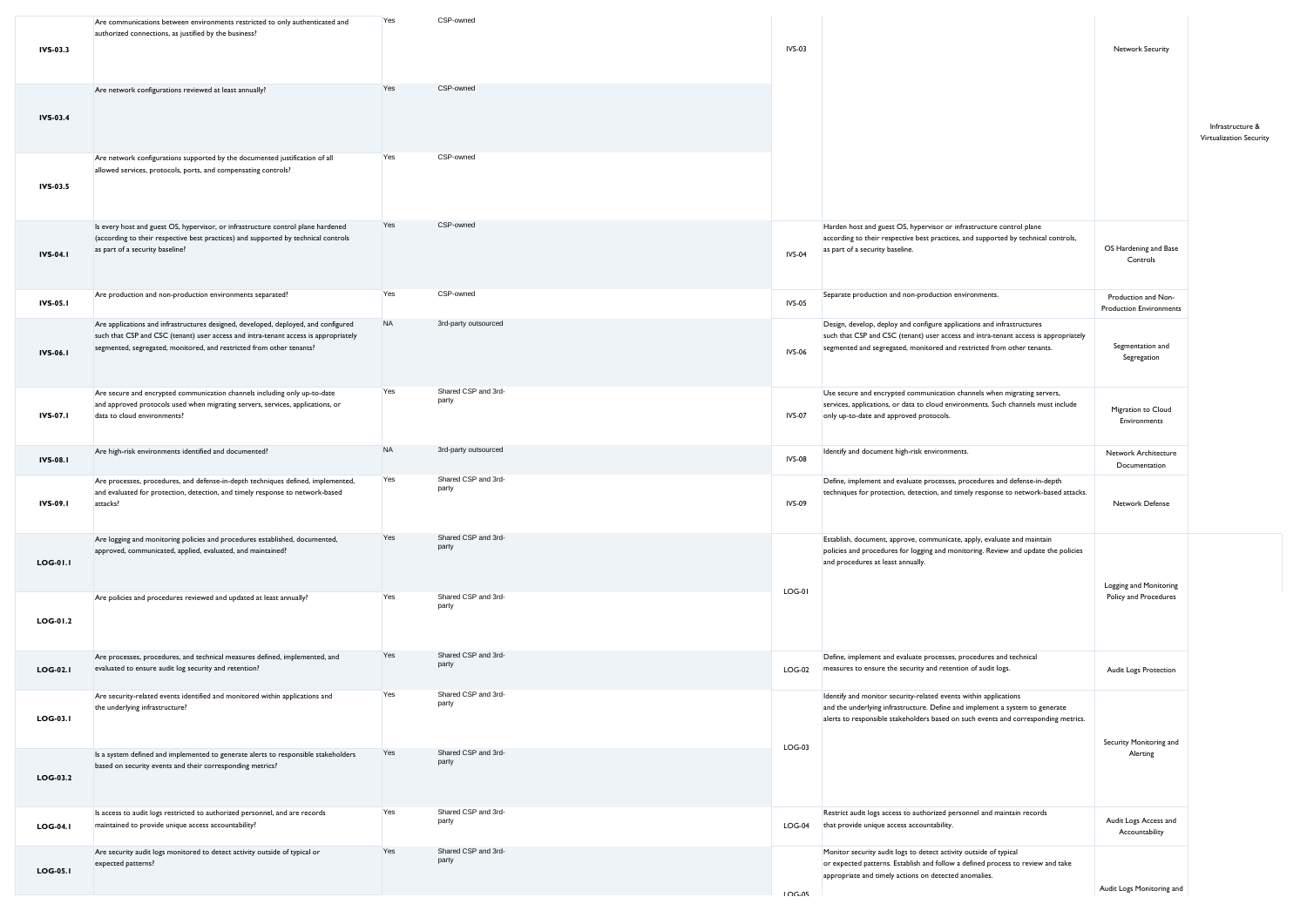| <b>LOG-05.2</b> | Is a process established and followed to review and take appropriate and timely<br>actions on detected anomalies?                                                                                                                                            | Yes | Shared CSP and 3rd-<br>party | LUU-UJ        |                                                                                                                                                                                                                                                                                                  | Response                                   |                                                                           |
|-----------------|--------------------------------------------------------------------------------------------------------------------------------------------------------------------------------------------------------------------------------------------------------------|-----|------------------------------|---------------|--------------------------------------------------------------------------------------------------------------------------------------------------------------------------------------------------------------------------------------------------------------------------------------------------|--------------------------------------------|---------------------------------------------------------------------------|
|                 | Is a reliable time source being used across all relevant information processing                                                                                                                                                                              | Yes | CSP-owned                    |               | Use a reliable time source across all relevant information processing                                                                                                                                                                                                                            |                                            |                                                                           |
| <b>LOG-06.1</b> | systems?                                                                                                                                                                                                                                                     |     |                              | $LOG-06$      | systems.                                                                                                                                                                                                                                                                                         | Clock Synchronization                      | Logging and Monitoring                                                    |
| <b>LOG-07.1</b> | Are logging requirements for information meta/data system events established,<br>documented, and implemented?                                                                                                                                                | Yes | CSP-owned                    | <b>LOG-07</b> | Establish, document and implement which information meta/data system<br>events should be logged. Review and update the scope at least annually or whenever<br>there is a change in the threat environment.                                                                                       |                                            |                                                                           |
| LOG-07.2        | Is the scope reviewed and updated at least annually, or whenever there is<br>a change in the threat environment?                                                                                                                                             | Yes | CSP-owned                    |               |                                                                                                                                                                                                                                                                                                  | <b>Logging Scope</b>                       |                                                                           |
| <b>LOG-08.1</b> | Are audit records generated, and do they contain relevant security information?                                                                                                                                                                              | Yes | CSP-owned                    | $LOG-08$      | Generate audit records containing relevant security information.                                                                                                                                                                                                                                 | Log Records                                |                                                                           |
| <b>LOG-09.1</b> | Does the information system protect audit records from unauthorized access,<br>modification, and deletion?                                                                                                                                                   | Yes | CSP-owned                    | $LOG-09$      | The information system protects audit records from unauthorized access,<br>modification, and deletion.                                                                                                                                                                                           | Log Protection                             |                                                                           |
| <b>LOG-10.1</b> | Are monitoring and internal reporting capabilities established to report on<br>cryptographic operations, encryption, and key management policies, processes,<br>procedures, and controls?                                                                    | No  | 3rd-party outsourced         | $LOG-10$      | Establish and maintain a monitoring and internal reporting capability<br>over the operations of cryptographic, encryption and key management policies,<br>processes, procedures, and controls.                                                                                                   | Encryption Monitoring and<br>Reporting     |                                                                           |
| <b>LOG-11.1</b> | Are key lifecycle management events logged and monitored to enable auditing<br>and reporting on cryptographic keys' usage?                                                                                                                                   | Yes | Shared CSP and 3rd-<br>party | LOG-II        | Log and monitor key lifecycle management events to enable auditing<br>and reporting on usage of cryptographic keys.                                                                                                                                                                              | <b>Transaction/Activity Logging</b>        |                                                                           |
| <b>LOG-12.1</b> | Is physical access logged and monitored using an auditable access control<br>system?                                                                                                                                                                         | Yes | 3rd-party outsourced         | $LOG-I2$      | Monitor and log physical access using an auditable access control<br>system.                                                                                                                                                                                                                     | Access Control Logs                        |                                                                           |
| LOG-13.1        | Are processes and technical measures for reporting monitoring system anomalies<br>and failures defined, implemented, and evaluated?                                                                                                                          | Yes | 3rd-party outsourced         | $LOG-13$      | Define, implement and evaluate processes, procedures and technical<br>measures for the reporting of anomalies and failures of the monitoring system<br>and provide immediate notification to the accountable party.                                                                              | <b>Failures and Anomalies</b>              |                                                                           |
| LOG-13.2        | Are accountable parties immediately notified about anomalies and failures?                                                                                                                                                                                   | Yes | CSP-owned                    |               |                                                                                                                                                                                                                                                                                                  | Reporting                                  |                                                                           |
| <b>SEF-01.1</b> | Are policies and procedures for security incident management, e-discovery,<br>and cloud forensics established, documented, approved, communicated, applied,<br>evaluated, and maintained?                                                                    | Yes | 3rd-party outsourced         | SEF-01        | Establish, document, approve, communicate, apply, evaluate and maintain<br>policies and procedures for Security Incident Management, E-Discovery, and Cloud<br>Forensics. Review and update the policies and procedures at least annually.                                                       | Security Incident<br>Management Policy and |                                                                           |
| SEF-01.2        | Are policies and procedures reviewed and updated annually?                                                                                                                                                                                                   | Yes | 3rd-party outsourced         |               |                                                                                                                                                                                                                                                                                                  | Procedures                                 |                                                                           |
| <b>SEF-02.1</b> | Are policies and procedures for timely management of security incidents established,<br>documented, approved, communicated, applied, evaluated, and maintained?                                                                                              | Yes | 3rd-party outsourced         | <b>SEF-02</b> | Establish, document, approve, communicate, apply, evaluate and maintain<br>policies and procedures for the timely management of security incidents. Review<br>and update the policies and procedures at least annually.                                                                          | Service Management Policy                  |                                                                           |
| <b>SEF-02.2</b> | Are policies and procedures for timely management of security incidents reviewed<br>and updated at least annually?                                                                                                                                           | Yes | 3rd-party outsourced         |               |                                                                                                                                                                                                                                                                                                  | and Procedures                             |                                                                           |
| <b>SEF-03.1</b> | Is a security incident response plan that includes relevant internal departments,<br>impacted CSCs, and other business-critical relationships (such as supply-chain)<br>established, documented, approved, communicated, applied, evaluated, and maintained? | Yes | Shared CSP and 3rd-<br>party | <b>SEF-03</b> | 'Establish, document, approve, communicate, apply, evaluate and maintain<br>a security incident response plan, which includes but is not limited to: relevant<br>internal departments, impacted CSCs, and other business critical relationships<br>(such as supply-chain) that may be impacted.' | Incident Response Plans                    |                                                                           |
| <b>SEF-04.1</b> | Is the security incident response plan tested and updated for effectiveness,<br>as necessary, at planned intervals or upon significant organizational or environmental<br>changes?                                                                           | Yes | 3rd-party outsourced         | <b>SEF-04</b> | Test and update as necessary incident response plans at planned intervals<br>or upon significant organizational or environmental changes for effectiveness.                                                                                                                                      | Incident Response Testing                  | Security Incident<br>Management, E-Discovery, &<br><b>Cloud Forensics</b> |
| <b>SEF-05.1</b> | Are information security incident metrics established and monitored?                                                                                                                                                                                         | Yes | 3rd-party outsourced         | <b>SEF-05</b> | Establish and monitor information security incident metrics.                                                                                                                                                                                                                                     | Incident Response Metrics                  |                                                                           |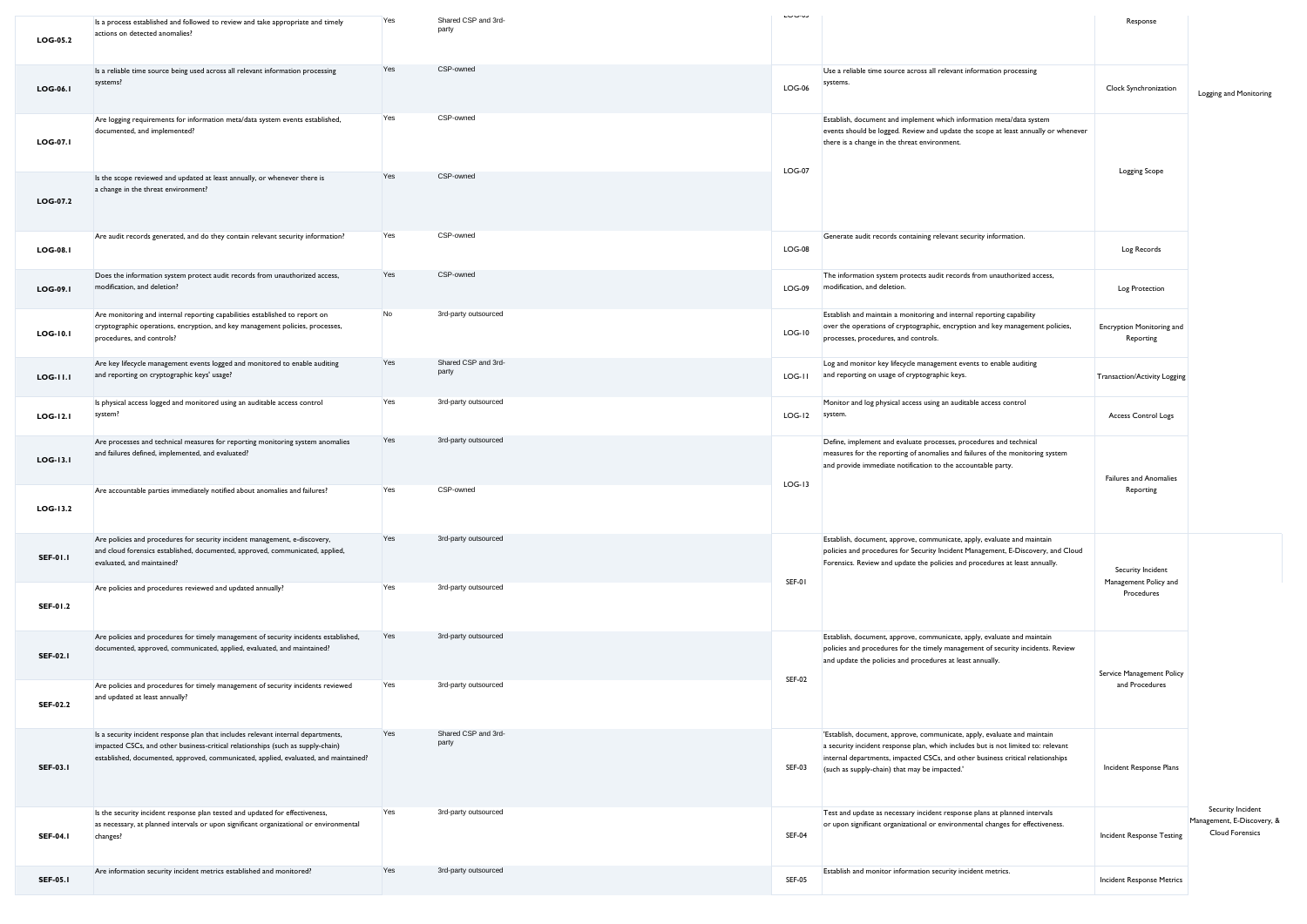| <b>SEF-06.1</b> | Are processes, procedures, and technical measures supporting business processes<br>to triage security-related events defined, implemented, and evaluated?                                                                                                                                                                                                                                                                                                                                                                                                          | Yes       | 3rd-party outsourced         | <b>SEF-06</b> | Define, implement and evaluate processes, procedures and technical<br>measures supporting business processes to triage security-related events.                                                                                                                                                                                                                                                                                                                                                                                                                     | <b>Event Triage Processes</b>                |                                     |
|-----------------|--------------------------------------------------------------------------------------------------------------------------------------------------------------------------------------------------------------------------------------------------------------------------------------------------------------------------------------------------------------------------------------------------------------------------------------------------------------------------------------------------------------------------------------------------------------------|-----------|------------------------------|---------------|---------------------------------------------------------------------------------------------------------------------------------------------------------------------------------------------------------------------------------------------------------------------------------------------------------------------------------------------------------------------------------------------------------------------------------------------------------------------------------------------------------------------------------------------------------------------|----------------------------------------------|-------------------------------------|
| <b>SEF-07.1</b> | Are processes, procedures, and technical measures for security breach notifications<br>defined and implemented?                                                                                                                                                                                                                                                                                                                                                                                                                                                    | Yes       | Shared CSP and 3rd-<br>part  |               | Define and implement, processes, procedures and technical measures<br>for security breach notifications. Report security breaches and assumed security<br>breaches including any relevant supply chain breaches, as per applicable SLAs,<br>laws and regulations.                                                                                                                                                                                                                                                                                                   |                                              |                                     |
| SEF-07.2        | Are security breaches and assumed security breaches reported (including any<br>relevant supply chain breaches) as per applicable SLAs, laws, and regulations?                                                                                                                                                                                                                                                                                                                                                                                                      | Yes       | Shared CSP and 3rd-<br>party | <b>SEF-07</b> |                                                                                                                                                                                                                                                                                                                                                                                                                                                                                                                                                                     | Security Breach Notification                 |                                     |
| <b>SEF-08.1</b> | Are points of contact maintained for applicable regulation authorities, national<br>and local law enforcement, and other legal jurisdictional authorities?                                                                                                                                                                                                                                                                                                                                                                                                         | Yes       | Shared CSP and 3rd-<br>party | <b>SEF-08</b> | Maintain points of contact for applicable regulation authorities,<br>national and local law enforcement, and other legal jurisdictional authorities.                                                                                                                                                                                                                                                                                                                                                                                                                | Points of Contact<br>Maintenance             |                                     |
| <b>STA-01.1</b> | Are policies and procedures implementing the shared security responsibility<br>model (SSRM) within the organization established, documented, approved, communicated,<br>applied, evaluated, and maintained?                                                                                                                                                                                                                                                                                                                                                        | Yes       | 3rd-party outsourced         |               | Establish, document, approve, communicate, apply, evaluate and maintain<br>policies and procedures for the application of the Shared Security Responsibility<br>Model (SSRM) within the organization. Review and update the policies and<br>procedures<br>at least annually.                                                                                                                                                                                                                                                                                        |                                              |                                     |
| STA-01.2        | Are the policies and procedures that apply the SSRM reviewed and updated annually?                                                                                                                                                                                                                                                                                                                                                                                                                                                                                 | Yes       | 3rd-party outsourced         | STA-01        |                                                                                                                                                                                                                                                                                                                                                                                                                                                                                                                                                                     | <b>SSRM Policy and Procedures</b>            |                                     |
| <b>STA-02.1</b> | Is the SSRM applied, documented, implemented, and managed throughout the supply<br>chain for the cloud service offering?                                                                                                                                                                                                                                                                                                                                                                                                                                           | Yes       | 3rd-party outsourced         | STA-02        | Apply, document, implement and manage the SSRM throughout the supply<br>chain for the cloud service offering.                                                                                                                                                                                                                                                                                                                                                                                                                                                       | <b>SSRM Supply Chain</b>                     |                                     |
| <b>STA-03.1</b> | Is the CSC given SSRM guidance detailing information about SSRM applicability<br>throughout the supply chain?                                                                                                                                                                                                                                                                                                                                                                                                                                                      | No        | CSP-owned                    | STA-03        | Provide SSRM Guidance to the CSC detailing information about the<br>SSRM applicability throughout the supply chain.                                                                                                                                                                                                                                                                                                                                                                                                                                                 | <b>SSRM Guidance</b>                         |                                     |
| <b>STA-04.1</b> | Is the shared ownership and applicability of all CSA CCM controls delineated<br>according to the SSRM for the cloud service offering?                                                                                                                                                                                                                                                                                                                                                                                                                              | <b>NA</b> | 3rd-party outsourced         | STA-04        | Delineate the shared ownership and applicability of all CSA CCM controls<br>according to the SSRM for the cloud service offering.                                                                                                                                                                                                                                                                                                                                                                                                                                   | <b>SSRM Control Ownership</b>                |                                     |
| <b>STA-05.1</b> | Is SSRM documentation for all cloud services the organization uses reviewed<br>and validated?                                                                                                                                                                                                                                                                                                                                                                                                                                                                      | Yes       | 3rd-party outsourced         | STA-05        | Review and validate SSRM documentation for all cloud services offerings<br>the organization uses.                                                                                                                                                                                                                                                                                                                                                                                                                                                                   | <b>SSRM Documentation</b><br>Review          |                                     |
| STA-06.1        | Are the portions of the SSRM the organization is responsible for implemented,<br>operated, audited, or assessed?                                                                                                                                                                                                                                                                                                                                                                                                                                                   | Yes       | 3rd-party outsourced         | STA-06        | Implement, operate, and audit or assess the portions of the SSRM<br>which the organization is responsible for.                                                                                                                                                                                                                                                                                                                                                                                                                                                      | <b>SSRM Control</b><br>Implementation        |                                     |
| <b>STA-07.1</b> | Is an inventory of all supply chain relationships developed and maintained?                                                                                                                                                                                                                                                                                                                                                                                                                                                                                        | Yes       | 3rd-party outsourced         | <b>STA-07</b> | Develop and maintain an inventory of all supply chain relationships.                                                                                                                                                                                                                                                                                                                                                                                                                                                                                                | Supply Chain Inventory                       | Supply Chain Management             |
| <b>STA-08.1</b> | Are risk factors associated with all organizations within the supply chain<br>periodically reviewed by CSPs?                                                                                                                                                                                                                                                                                                                                                                                                                                                       | Yes       | 3rd-party outsourced         | <b>STA-08</b> | CSPs periodically review risk factors associated with all organizations<br>within their supply chain.                                                                                                                                                                                                                                                                                                                                                                                                                                                               | Supply Chain Risk<br>Management              | Transparency, and<br>Accountability |
| STA-09.1        | Do service agreements between CSPs and CSCs (tenants) incorporate at least the<br>following mutually agreed upon provisions and/or terms?<br>• Scope, characteristics, and location of business relationship and services offered<br>• Information security requirements (including SSRM)<br>• Change management process<br>• Logging and monitoring capability<br>• Incident management and communication procedures<br>• Right to audit and third-party assessment<br>• Service termination<br>• Interoperability and portability requirements<br>• Data privacy | <b>NA</b> | 3rd-party outsourced         | <b>STA-09</b> | Service agreements between CSPs and CSCs (tenants) must incorporate at least the<br>following mutually-agreed upon provisions and/or terms:<br>• Scope, characteristics and location of business relationship and services offered<br>• Information security requirements (including SSRM)<br>• Change management process<br>• Logging and monitoring capability<br>• Incident management and communication procedures<br>• Right to audit and third party assessment<br>· Service termination<br>• Interoperability and portability requirements<br>• Data privacy | Primary Service and<br>Contractual Agreement |                                     |
| <b>STA-10.1</b> | Are supply chain agreements between CSPs and CSCs reviewed at least annually?                                                                                                                                                                                                                                                                                                                                                                                                                                                                                      | <b>NA</b> | 3rd-party outsourced         | <b>STA-10</b> | Review supply chain agreements between CSPs and CSCs at least annually.                                                                                                                                                                                                                                                                                                                                                                                                                                                                                             | Supply Chain Agreement<br>Review             |                                     |
| <b>STA-11.1</b> | Is there a process for conducting internal assessments at least annually to<br>confirm the conformance and effectiveness of standards, policies, procedures,<br>and SLA activities?                                                                                                                                                                                                                                                                                                                                                                                | Yes       | CSP-owned                    | STA-11        | Define and implement a process for conducting internal assessments<br>to confirm conformance and effectiveness of standards, policies, procedures,<br>and service level agreement activities at least annually.                                                                                                                                                                                                                                                                                                                                                     | Internal Compliance Testing                  |                                     |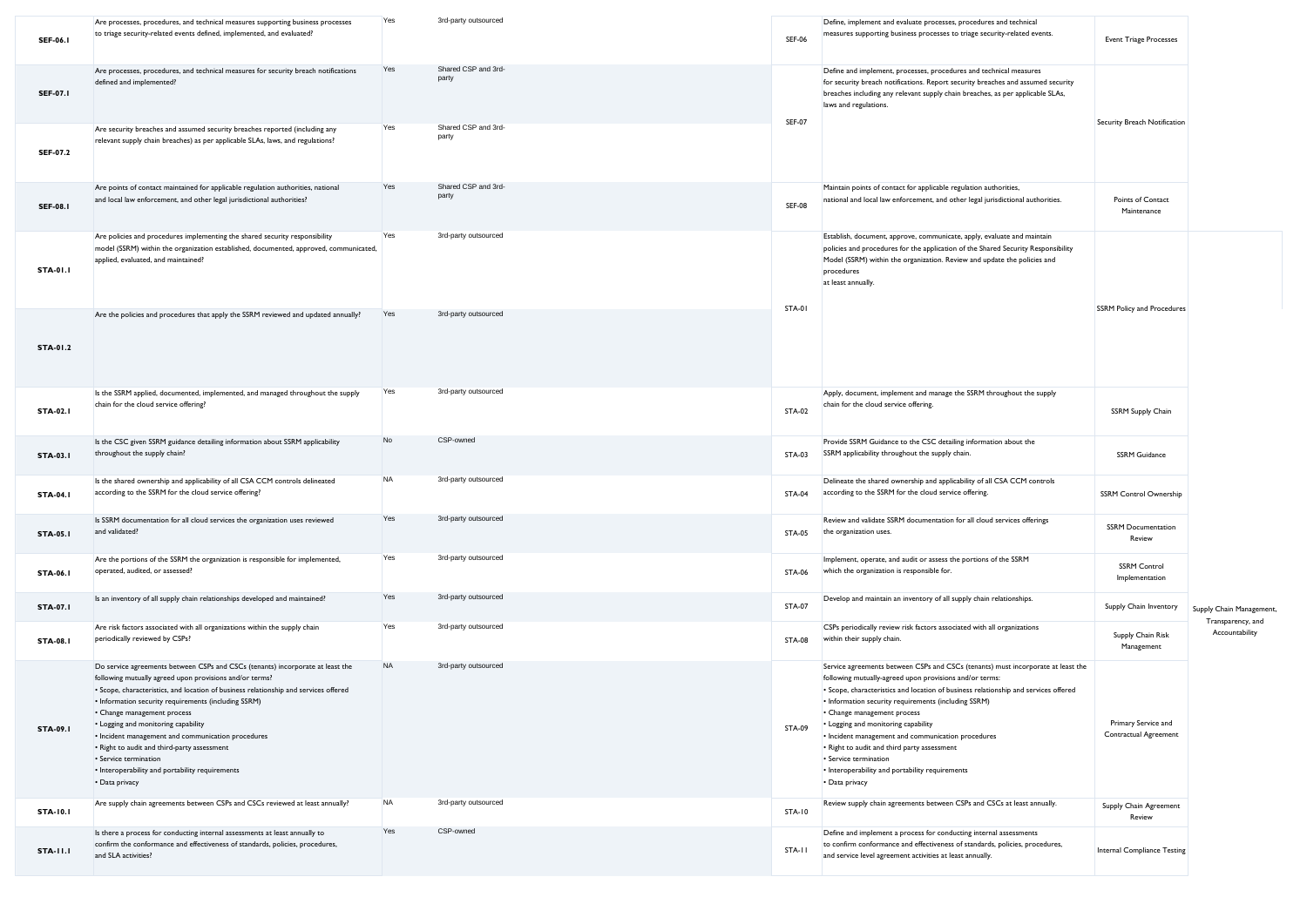| <b>STA-12.1</b> | Are policies that require all supply chain CSPs to comply with information<br>security, confidentiality, access control, privacy, audit, personnel policy, and<br>service level requirements and standards implemented?                             | No        | CSP-owned                    | <b>STA-12</b> | Implement policies requiring all CSPs throughout the supply chain<br>to comply with information security, confidentiality, access control, privacy,<br>audit, personnel policy and service level requirements and standards.                                                                                     | Supply Chain Service<br>Agreement Compliance                    |                                      |
|-----------------|-----------------------------------------------------------------------------------------------------------------------------------------------------------------------------------------------------------------------------------------------------|-----------|------------------------------|---------------|------------------------------------------------------------------------------------------------------------------------------------------------------------------------------------------------------------------------------------------------------------------------------------------------------------------|-----------------------------------------------------------------|--------------------------------------|
| <b>STA-13.1</b> | Are supply chain partner IT governance policies and procedures reviewed periodically?                                                                                                                                                               | <b>NA</b> | 3rd-party outsourced         | $STA-13$      | Periodically review the organization's supply chain partners' IT<br>governance policies and procedures.                                                                                                                                                                                                          | Supply Chain Governance<br>Review                               |                                      |
| <b>STA-14.1</b> | Is a process to conduct periodic security assessments for all supply chain<br>organizations defined and implemented?                                                                                                                                | <b>NA</b> | 3rd-party outsourced         | $STA-14$      | Define and implement a process for conducting security assessments<br>periodically for all organizations within the supply chain.                                                                                                                                                                                | Supply Chain Data Security<br>Assessment                        |                                      |
| <b>TVM-01.1</b> | Are policies and procedures established, documented, approved, communicated,<br>applied, evaluated, and maintained to identify, report, and prioritize the remediation<br>of vulnerabilities to protect systems against vulnerability exploitation? | Yes       | CSP-owned                    | TVM-01        | Establish, document, approve, communicate, apply, evaluate and maintain<br>policies and procedures to identify, report and prioritize the remediation of<br>vulnerabilities, in order to protect systems against vulnerability exploitation.<br>Review and update the policies and procedures at least annually. | Threat and Vulnerability<br>Management Policy and<br>Procedures |                                      |
| TVM-01.2        | Are threat and vulnerability management policies and procedures reviewed and<br>updated at least annually?                                                                                                                                          | Yes       | CSP-owned                    |               |                                                                                                                                                                                                                                                                                                                  |                                                                 |                                      |
| <b>TVM-02.1</b> | Are policies and procedures to protect against malware on managed assets established,<br>documented, approved, communicated, applied, evaluated, and maintained?                                                                                    | No        | CSP-owned                    | <b>TVM-02</b> | Establish, document, approve, communicate, apply, evaluate and maintain<br>policies and procedures to protect against malware on managed assets. Review<br>and update the policies and procedures at least annually                                                                                              | Malware Protection Policy                                       |                                      |
| TVM-02.2        | Are asset management and malware protection policies and procedures reviewed<br>and updated at least annually?                                                                                                                                      | No        | CSP-owned                    |               |                                                                                                                                                                                                                                                                                                                  | and Procedures                                                  |                                      |
| <b>TVM-03.1</b> | Are processes, procedures, and technical measures defined, implemented, and<br>evaluated to enable scheduled and emergency responses to vulnerability identifications<br>(based on the identified risk)?                                            | Yes       | Shared CSP and 3rd-<br>party | <b>TVM-03</b> | Define, implement and evaluate processes, procedures and technical<br>measures to enable both scheduled and emergency responses to vulnerability<br>identifications,<br>based on the identified risk.                                                                                                            | Vulnerability Remediation<br>Schedule                           |                                      |
| <b>TVM-04.1</b> | Are processes, procedures, and technical measures defined, implemented, and<br>evaluated to update detection tools, threat signatures, and compromise indicators<br>weekly (or more frequent) basis?                                                | Yes       | CSP-owned                    | <b>TVM-04</b> | Define, implement and evaluate processes, procedures and technical<br>measures to update detection tools, threat signatures, and indicators of compromise<br>on a weekly, or more frequent basis.                                                                                                                | <b>Detection Updates</b>                                        | Threat & Vulnerability<br>Management |
| <b>TVM-05.1</b> | Are processes, procedures, and technical measures defined, implemented, and<br>evaluated to identify updates for applications that use third-party or open-source<br>libraries (according to the organization's vulnerability management policy)?   | <b>NA</b> | 3rd-party outsourced         | <b>TVM-05</b> | Define, implement and evaluate processes, procedures and technical<br>measures to identify updates for applications which use third party or open<br>source libraries according to the organization's vulnerability management policy.                                                                           | External Library<br>Vulnerabilities                             |                                      |
| TVM-06.1        | Are processes, procedures, and technical measures defined, implemented, and<br>evaluated for periodic, independent, third-party penetration testing?                                                                                                | Yes       | CSP-owned                    | <b>TVM-06</b> | Define, implement and evaluate processes, procedures and technical<br>measures for the periodic performance of penetration testing by independent<br>third parties.                                                                                                                                              | <b>Penetration Testing</b>                                      |                                      |
| <b>TVM-07.1</b> | Are processes, procedures, and technical measures defined, implemented, and<br>evaluated for vulnerability detection on organizationally managed assets at least<br>monthly?                                                                        | Yes       | CSP-owned                    | <b>TVM-07</b> | Define, implement and evaluate processes, procedures and technical<br>measures for the detection of vulnerabilities on organizationally managed assets<br>at least monthly.                                                                                                                                      | Vulnerability Identification                                    |                                      |
| <b>TVM-08.1</b> | Is vulnerability remediation prioritized using a risk-based model from an<br>industry-recognized framework?                                                                                                                                         | Yes       | CSP-owned                    | <b>TVM-08</b> | Use a risk-based model for effective prioritization of vulnerability<br>remediation using an industry recognized framework.                                                                                                                                                                                      | Vulnerability Prioritization                                    |                                      |
| TVM-09.1        | Is a process defined and implemented to track and report vulnerability identification<br>and remediation activities that include stakeholder notification?                                                                                          | No        | CSP-owned                    | TVM-09        | Define and implement a process for tracking and reporting vulnerability<br>identification and remediation activities that includes stakeholder notification.                                                                                                                                                     | Vulnerability Management<br>Reporting                           |                                      |
| <b>TVM-10.1</b> | Are metrics for vulnerability identification and remediation established,<br>monitored, and reported at defined intervals?                                                                                                                          | No        | CSP-owned                    | <b>TVM-10</b> | Establish, monitor and report metrics for vulnerability identification<br>and remediation at defined intervals.                                                                                                                                                                                                  | <b>Vulnerability Management</b><br>Metrics                      |                                      |
| <b>UEM-01.1</b> | Are policies and procedures established, documented, approved, communicated,<br>applied, evaluated, and maintained for all endpoints?                                                                                                               | Yes       | CSP-owned                    | <b>UEM-01</b> | Establish, document, approve, communicate, apply, evaluate and maintain<br>policies and procedures for all endpoints. Review and update the policies and<br>procedures at least annually.                                                                                                                        | <b>Endpoint Devices Policy and</b>                              |                                      |
| <b>UEM-01.2</b> | Are universal endpoint management policies and procedures reviewed and updated<br>at least annually?                                                                                                                                                | Yes       | CSP-owned                    |               |                                                                                                                                                                                                                                                                                                                  | Procedures                                                      |                                      |